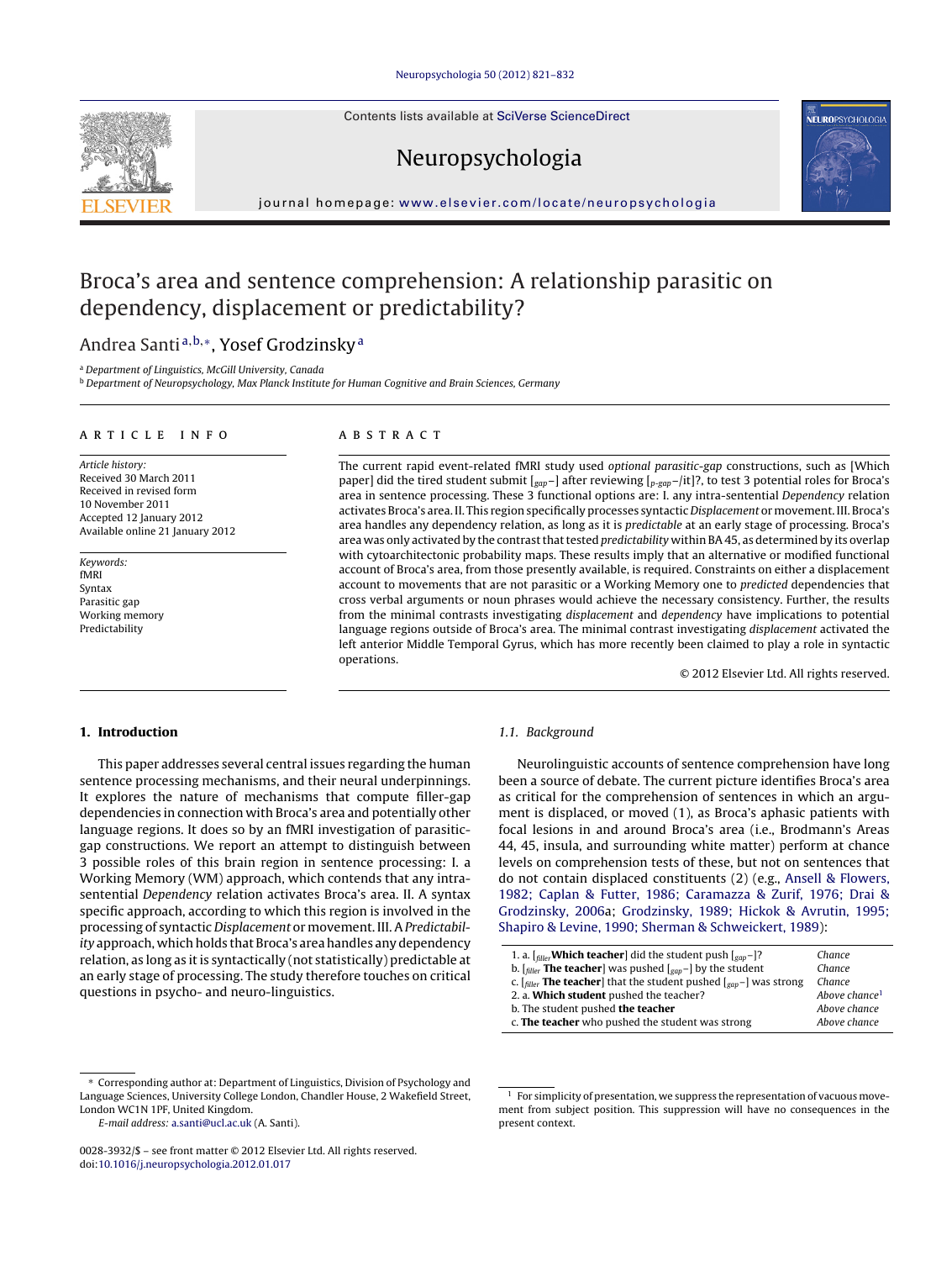Note that we focus on A'-dependencies.<sup>2</sup> In psycholinguistic terms,these are filler-gap dependencies in which the filler is identified as such early on. We steer clear from more complicated cases, as they appear to have little direct bearing on the question that concerns us.

Related real-time studies of filler-gap relations in aphasia, mostly carried out through Cross Modal Lexical Priming (e.g., [Shapiro,](#page-11-0) [Gordon,](#page-11-0) [&](#page-11-0) [Killackey,](#page-11-0) [1993;](#page-11-0) [Swinney](#page-11-0) [&](#page-11-0) [Zurif,](#page-11-0) [1995;](#page-11-0) [Zurif,](#page-11-0) [Swinney,](#page-11-0) [Prather,](#page-11-0) [Solomon,](#page-11-0) [&](#page-11-0) [Bushell,](#page-11-0) [1993\)](#page-11-0) have likewise documented highly selective deficits that pertain to displacement.

While the distinction between (1) and (2) is expressible in syntactic terms, it can also be viewed as a deficit to processing mechanisms of various sorts. Indeed, accounts of the receptive deficit in Broca's aphasia range from those postulating a specific movement-related deficit, such as the Trace-Deletion Hypothesis (TDH) and related views (e.g., [Friedmann,](#page-11-0) [2008;](#page-11-0) [Friedmann](#page-11-0) [&](#page-11-0) [Shapiro,](#page-11-0) [2003;](#page-11-0) [Grillo,](#page-11-0) [2009;](#page-11-0) [Grodzinsky,](#page-11-0) [1984,](#page-11-0) [2000;](#page-11-0) [Mauner,](#page-11-0) [Fromkin,](#page-11-0) [&](#page-11-0) [Cornell,](#page-11-0) [1993\),](#page-11-0) to accounts based on the ease of processing canonically sequenced sentences, and the difficulty of processing deviations from such sequences (e.g., [Caplan](#page-10-0) [&](#page-10-0) [Futter,](#page-10-0) [1986;](#page-10-0) [Hagiwara,](#page-10-0) [1993\),](#page-10-0) to WM accounts (e.g., [Caplan](#page-10-0) [&](#page-10-0) [Waters,](#page-10-0) [1999\),](#page-10-0) and timing-based accounts, according to which the selective sentence-reception deficit in Broca's aphasia stems from overall slowed processing (e.g., [Avrutin,](#page-10-0) [2006;](#page-10-0) [Zurif,](#page-10-0) [2003\).](#page-10-0) Importantly, it has been shown that despite considerable individual variability, structural generalizations can be maintained when appropriate statistical methods are used (cf. [Drai](#page-10-0) [&](#page-10-0) [Grodzinsky,](#page-10-0) [2006,](#page-10-0) passim). In addition, finer distinctions may lead to revisions of these generalizations (see Discussion page 33).

While accounts of the processing deficit have been relatively precise, anatomical precision has been lacking. Focal brain lesions (mostly subsequent to stroke in this case), being accidents of nature, do not always align with anatomical borders. The advent of neuroimaging techniques has shed new light on this matter, as it provides new angles on the relevant processes, as well as greater anatomical precision. In many of the fMRI studies of sentence processing (especially the more recent ones, e.g., [Santi](#page-11-0) [&](#page-11-0) [Grodzinsky,](#page-11-0) [2007a,](#page-11-0) [2007b,](#page-11-0) [2010;](#page-11-0) [Makuuchi,](#page-11-0) [Bahlmann,](#page-11-0) [Anwander,](#page-11-0) [&](#page-11-0) [Friederici,](#page-11-0) [2009,](#page-11-0) as well as the present one), Broca's area and its parts are localized through the cytoarchitectonic probability maps that have come out of the Jülich brain mapping project (cf. [Amunts](#page-10-0) et [al.,](#page-10-0) [1999,](#page-10-0) passim), which allows localization in Brodmann areas (and some of their newly discovered subparts, cf. [Amunts](#page-10-0) et [al.,](#page-10-0) [2010\)](#page-10-0) while taking individual variation into account. This method is widely recognized as the best anatomical localization tool in existence (cf. [Eickhoff](#page-10-0) et [al.,](#page-10-0) [2007\).](#page-10-0)

fMRI studies currently show that healthy participants indeed demonstrate greater activation within Broca's area for sentences with displacement than sentences without [\(Ben-Shachar,](#page-10-0) [Hendler,](#page-10-0) [Kahn,](#page-10-0) [Ben-Bashat,](#page-10-0) [&](#page-10-0) [Grodzinsky,](#page-10-0) [2003;](#page-10-0) [Ben-Shachar,](#page-10-0) [Palti,](#page-10-0) [&](#page-10-0) [Grodzinsky,](#page-10-0) [2004;](#page-10-0) [Caplan](#page-10-0) et [al.,](#page-10-0) [2002;](#page-10-0) [Friederici,](#page-10-0) [Fiebach,](#page-10-0) [Schlesewsky,](#page-10-0) [Bornkessel,](#page-10-0) [&](#page-10-0) [Von](#page-10-0) [Cramon,](#page-10-0) [2006;](#page-10-0) [Grodzinsky,](#page-10-0) [2000;](#page-10-0) [Just,](#page-10-0) [Carpenter,](#page-10-0) [Keller,](#page-10-0) [Eddy,](#page-10-0) [&](#page-10-0) [Thulborn,](#page-10-0) [1996;](#page-10-0) [Santi](#page-10-0) [&](#page-10-0) [Grodzinsky,](#page-10-0) [2007a,](#page-10-0) [2007b,](#page-10-0) [2010;](#page-10-0) [Stromswold,](#page-10-0) [Caplan,](#page-10-0) [Alpert,](#page-10-0) [&](#page-10-0) [Rauch,](#page-10-0) [1996\).](#page-10-0) For example, experiments in German have demonstrated that activation in Broca's area (identified through visual inspection of the

| Table 1 |                        |
|---------|------------------------|
|         | Types of dependencies. |

|               | +Predictable                                                 | -Predictable                                                   |
|---------------|--------------------------------------------------------------|----------------------------------------------------------------|
| +Displacement | Which paper did the<br>student submit [-]                    | Which paper did the<br>student submit after<br>reviewing $[-]$ |
| -Displacement | iii. The papers that you<br>wrote $are/$ *is on the<br>table | The boy who likes<br>Mary pinched <b>himself</b>               |

MR images in this case) is incrementally intensified as the number of displacements in a sentence is increased [\(Friederici](#page-11-0) et [al.,](#page-11-0) [2006\):](#page-11-0)

3. a. Heute hat der Opa dem Jungen den Lutscher geschenkt.

Today has the grandpa the boy the candy given.

b. Heute hat  $\left[$ <sub>filler1</sub> dem Jungen] der Opa  $\left[$ <sub>gap1</sub>- $\right]$  den Lutscher geschenkt.

c. Heute hat [ $_{\text{filler1}}$  dem Jungen] [ $_{\text{filler2}}$  den Lutscher] der Opa [ $_{\text{gap1}}$ -] [gap2–] geschenkt.

Sentences without displacement (3a) induced a weaker signal in Broca's area than (3b) which contains 1 displacement, and which in turn was lower in intensity than (3c) which contains 2 displacements, indicating that degree of displacement is related to signal intensity in Broca's area. Thus the results that pertain to displacement are relatively stable across experiments, laboratories, and languages, and still, the particular process(es) that Broca's area supports remain a matter of debate. Similar to the aphasia literature, views of the role of this area in the neuroimaging literature range from specific syntactic displacement operations (in line with the TDH), to WM, and Syntactic Complexity ([Caplan](#page-10-0) [&](#page-10-0) [Waters,](#page-10-0) [1999;](#page-10-0) [Friederici](#page-10-0) et [al.,](#page-10-0) [2006;](#page-10-0) [Grodzinsky,](#page-10-0) [1984,](#page-10-0) [2000;](#page-10-0) [Just](#page-10-0) et [al.,](#page-10-0) [1996;](#page-10-0) [Stromswold](#page-10-0) et [al.,](#page-10-0) [1996\).](#page-10-0)

Broca's area seems to play a crucial role in the processing of intra-sentential dependency relations: when this brain region is lesioned, chance comprehension of these relations is documented in aphasia (1); in health, such relations activate it, relative to control conditions (3b-c). Below, we focus on different properties of intrasentential dependencies. In particular, the contrasts in (1)–(3) may not be easily distinguishable along 3 dimensions, which we detail from general to more specific:

- (a) Dependency: The presence or absence of 2 or more non-locally linked positions (positions in a sentence that contain information (e.g., phonological, thematic) about the same argument), whose parsing requires WM.
- (b) Displacement: The presence or absence of a filler-gap dependency.
- (c) Predictability: The ability of the parser to identify a dependency relation at an early stage of processing based on syntactic factors. In the movement relations in (1), the critical identifier is a constituent in an A' position.

Dependency regards any intra-sentential nonlocal(i.e., non adjacent) linking (e.g., between a gap and its filler, or an anaphor and its antecedent), Displacement relates to leftward syntactic movement, and by Predictability we mean a Dependency in which the antecedent can be identified as such long before the dependent element is encountered. All Displacements are Dependencies (Table 1i, ii); some, but not all Displacements are Predictable (Table 1i); finally, some (Table 1iii), but not all (Table 1iv) Dependencies that are not Displacements are Predictable. In this study, we attempt to distinguish between these, using sentence types that have never been tested in fMRI. These terms are not novel, as one – displacement – has featured extensively in linguistic and neurolinguistic theories and the other two – predictable, dependency – have featured extensively in psycholinguistic theories of syntactic complexity. The use

<sup>2</sup> Roughly speaking, A'-positions (or "non-argument" positions) are distinct from A(rgument)-positions in that NPs in them cannot be assigned a thematic role directly. NPs in A'-positions receive thematic roles indirectly, via a link with a position, to which a thematic role is directly assigned. Normally, if an NP is in an A'-position (i.e., it is a "filler" in psychological talk), it is linked to an empty position (a "gap"), which is the direct recipient of the relevant thematic role. This role is then transmitted to the filler NP.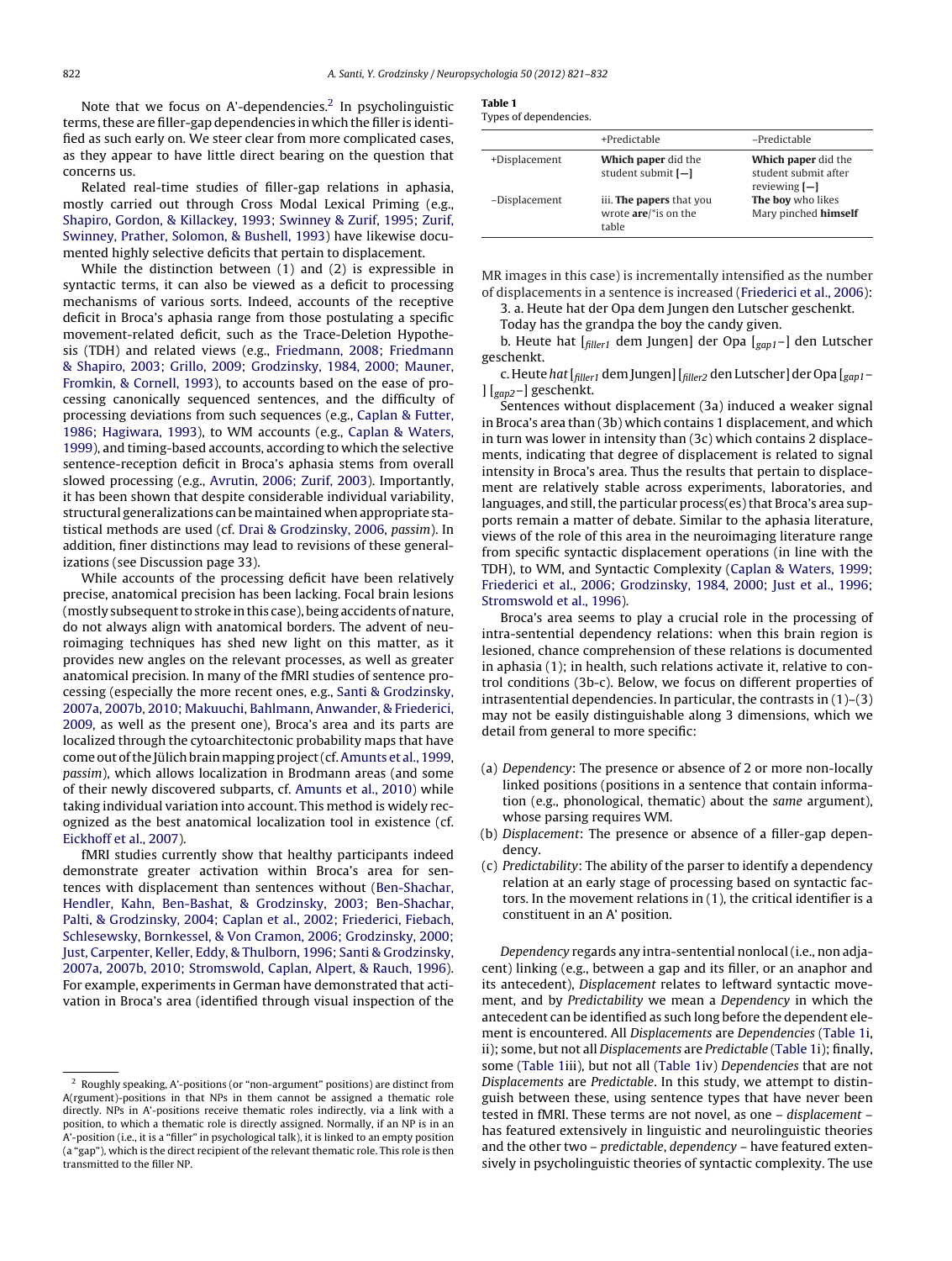<span id="page-2-0"></span>of these terms in psycholinguistic theories of syntactic complexity is described below.

Notice that we focus on A' dependencies. The reason we do so is that we want to contrast displacement, predictability and dependency. These three factors can only be minimally contrasted in A' dependencies. Whether or not the conclusions extend to other types of dependencies remains to be resolved by future work.

### 1.2. Predictability in psycholinguistic theories

Unlike in the field of psycholinguistics ([Gibson,](#page-11-0) [1998;](#page-11-0) [Hale,](#page-11-0) [2001;](#page-11-0) [Levy,](#page-11-0) [2008\),](#page-11-0) "predictability" has not played a major role in neurolinguistic investigations. Of particular interest, here, are those psycholinguistic theories that have related the difficulty of object over subject extraction (in relative clauses) to predictability. These theories are of two types: "Surprisal" and "Memory Resource". "Surprisal" type theories assume object-extracted relatives are more difficult because they are less common (predictable). The parser, thus, expects the extraction to be from subject position and upon encountering an overt subject needs to make a revision. "Memory Resource" theories, such as the Syntactic Prediction Locality Theory (SPLT; [Gibson,](#page-11-0) [1998\)](#page-11-0) attribute the greater difficulty to holding the extracted constituent in a store until its predicted extraction site is located (i.e., storage cost). More generally, the prediction made by "surprisal" type theories is the less predictable the dependency (displacement) the greater the difficulty, whereas for the SPLT the longer the prediction is maintained (where length is measured in discourse referents) the greater is the difficulty. Although we will not be able to directly test these two theories, the version of predictability we describe above is in line with the SPLT, as previous fMRI studies have shown an effect of distance over the predicted dependency in Broca's area [\(Makuuchi](#page-11-0) et [al.,](#page-11-0) [2009;](#page-11-0) [Santi](#page-11-0) [&](#page-11-0) [Grodzinsky,](#page-11-0) [2007b\).](#page-11-0)

### 1.3. Dependency and psycholinguistic theories

Additionally Memory Resource theories such as the SPLT predict difficulty effects for dependencies irrespective of predictability. According to the SPLT an additional source of complexity for object extraction over subject extraction in relative clauses emerges from the greater integration cost postverbally where the head of the relative needs to be integrated atits gap. Integration is higher here than at the subject gap, as there are multiple discourse referents along the path of the dependency. Given work by [Gordon,](#page-11-0) [Hendrick,](#page-11-0) [and](#page-11-0) [Johnson](#page-11-0) [\(2001\)](#page-11-0) the number of intervening discourse referents may not be sufficient to account for the difficulty effects. Rather the similarity, in terms of NP type (referential, pronoun, or proper name), between the extracted NP (the object) and the NP intervening (the subject) the dependency needs to be taken into consideration. Thus, according to these Memory Resource theories, a dependency (without predictability) is sufficient to generate difficulty effects as long as there are similar nouns/discourse referents positioned within the dependency.

### 1.4. Displacement and psycholinguistic theories

Psycholinguistic theories of complexity diverge from the neurolinguistic ones in that none of the latter allocates a special role to displacement. The psycholinguistic complexity dimensions do not distinguish displacement dependencies from other predictable dependencies, such as subject-verb agreement dependencies.

### 1.5. Psycholinguistic theories and brain location

While none of these theories predict brain location, it is of interest to understand which, if any, of these psycholinguistic complexity dimensions Broca's area operates on.

#### **Table 2**

Functional accounts of Broca's area and their predictions regarding activation in Broca's area for the three types of contrasts.

| <b>Functional Account of Broca's Area</b> |  |
|-------------------------------------------|--|
|-------------------------------------------|--|

| Contrast                                     | <b>TDH</b>      | <b>WM</b>        |
|----------------------------------------------|-----------------|------------------|
| Displacement<br>Dependency<br>Predictability | Yes<br>No<br>No | No<br>Yes<br>Yes |
|                                              |                 |                  |

In previous work, we tried to tease apart Displacement and Dependency neurologically, as others have argued that as a filler (i.e., a leftward-displaced argument) is separated from its gap (i.e., a thematic position) over a distance, the establishment of the dependency requires WM, which activates Broca's area in fMRI [\(Cooke](#page-10-0) et [al.,](#page-10-0) [2001;](#page-10-0) [Fiebach,](#page-10-0) [Schlesewsky,](#page-10-0) [Lohmann,](#page-10-0) [von](#page-10-0) [Cramon,](#page-10-0) [&](#page-10-0) [Friederici,](#page-10-0) [2005;](#page-10-0) [Santi](#page-10-0) [&](#page-10-0) [Grodzinsky,](#page-10-0) [2007b;](#page-10-0) [Smith](#page-10-0) [&](#page-10-0) [Jonides,](#page-10-0) [1999\).](#page-10-0) The more distant the dependent elements, the more WM resources their linking should recruit.

Broca's aphasic patients, who are deficient in analyzing Displacement in receptive language, nonetheless retain considerable ability in handling a Dependency that crosses a discourse referent, such as reflexive binding ([Grodzinsky,](#page-11-0) [Wexler,](#page-11-0) [Chien,](#page-11-0) [Marakovitz,](#page-11-0) [&](#page-11-0) [Solomon,](#page-11-0) [1993;](#page-11-0) [Santi](#page-11-0) [&](#page-11-0) [Grodzinsky,](#page-11-0) [2007a\).](#page-11-0)

Against this background, we designed a parametric experiment that measured Blood Oxygen Level Dependent (BOLD) response in healthy people in fMRI, while contrasting a filler-gap relation with an antecedent-reflexive relation. We parameterized the distance between a displaced element and its gap (4), and compared the resulting growth in signal intensity in various brain regions to the effects of parameterized distance between a reflexive and its antecedent (5). In both cases distance was parameterized by number of intervening NPs (consistent with both [Gibson,](#page-11-0) [1998](#page-11-0) and [Gordon](#page-11-0) et [al.,](#page-11-0) [2001\).](#page-11-0) When we measured the BOLD response, Brodmann Area 45 responded as follows: there was a linear relation between the degree of activation in it, and the number of NPs that intervened between a gap and its filler; conversely, there was no such result for reflexive-antecedent relations. No other brain area showed this pattern ([Santi](#page-11-0) [&](#page-11-0) [Grodzinsky,](#page-11-0) [2007b\):](#page-11-0)

4. a. The mailman and the mother of Jim love the woman  $\int$  *filler* who] Kate burnt  $[g_{ap}$ –].

b. The mother of Jim loves the woman  $[f_{\text{filter}}$  who] the mailman and *Kate* burnt  $[g_{ap}$ –].

c. Kate loves the woman  $\int_{\text{filler}}$  who] the mailman and the mother of *Jim* burnt  $[g_{ap}$ –].

5. a. The sister of Kim assumes that Anne loves the mailman $<sub>i</sub>$ </sub> who burnt himself<sub>i</sub>.

b. The sister of Kim assumes that the mailman<sub>i</sub> who loves Anne burnt himselfi.

c. Anne assumes that the mailman<sub>i</sub> who loves the sister of Kim burnt himselfi.

Broca's area appears to have demonstrated selectivity for Displacement. Note also that localization was done not by visual inspection, but quantitatively: this cluster was co-registered with Amunts et al.'s (1999) probability map of Broca's area, and its determination as belonging in Brodmann's Area 45 is as precise as current technology enables.

Note also that the sentence types that modulated a linear effect in it are also related to Predictability: in all of them, leftward deviation from canonicity is observed, as the displaced constituent not only resides outside the clause to which it belongs (in an A'-position), but also precedes it. Arguably, a leftward displaced constituent, identified as such early on in the string, might affect the analytic process: the parser, upon reaching the constituent following the relative pronoun who, recognizes that the constituent the woman in (4) cannot be the subject of the clause that immediately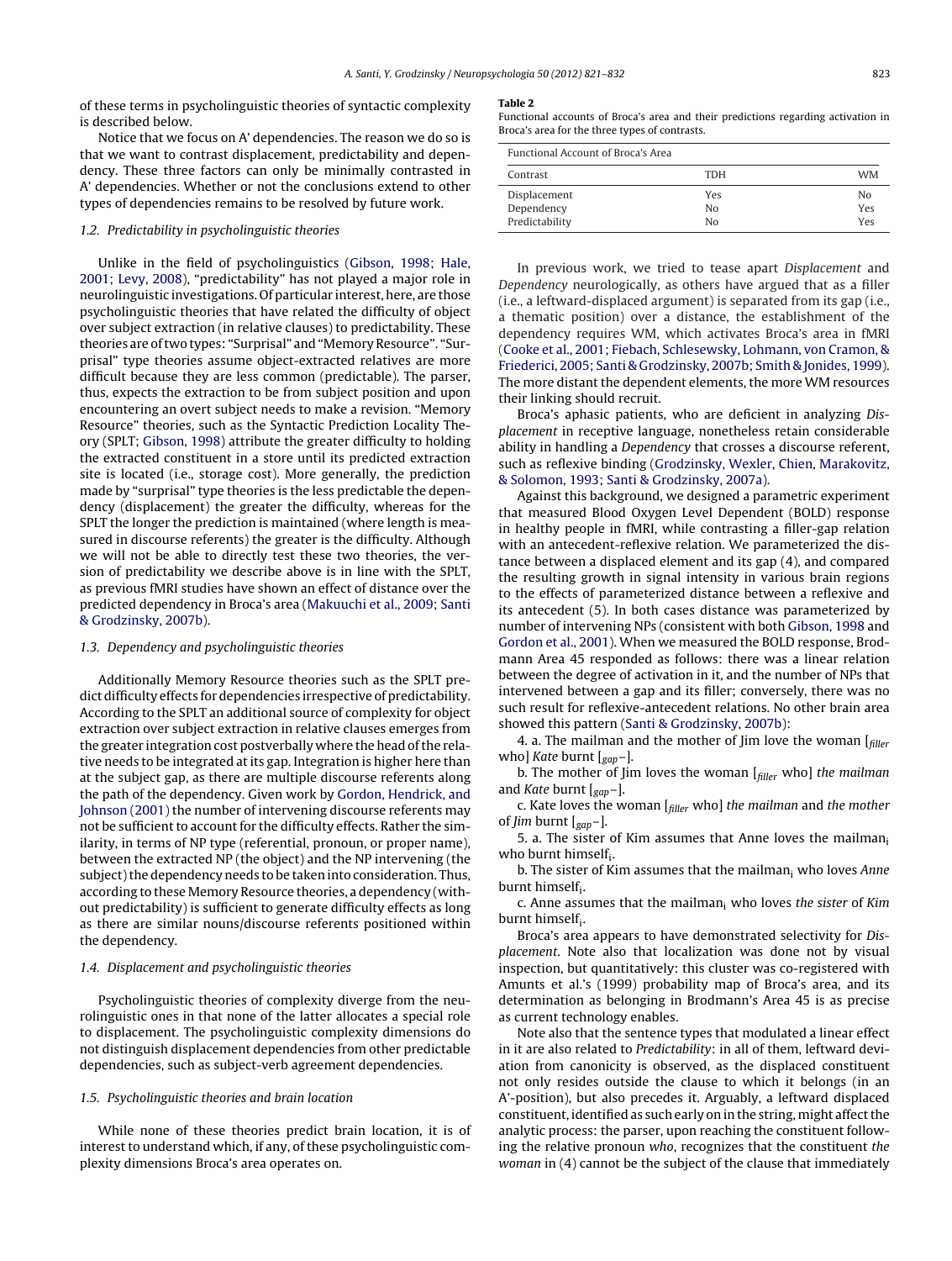<span id="page-3-0"></span>

Example sentences from the four conditions.

| Condition                          | <b>Example Sentence</b>                                             |
|------------------------------------|---------------------------------------------------------------------|
| a. Parasitic Gap<br>PAR            | Which paper did the tired student submit after reviewing?           |
| b. Pronoun<br><b>PRO</b>           | <b>Which paper</b> did the tired student submit after reviewing it? |
| c. Wh-Obj. Question<br><b>WHO</b>  | <b>Which paper</b> did the tired student submit after jogging?      |
| d. Wh-Subj. Question<br><b>WHS</b> | Which tired student submitted a paper after jogging?                |

The lines representing the two dependencies in Table 2 are for exposition purposes and do not represent a commitment to any particular analysis. Specifically, we are not committed to an explicit relationship between the wh-phrase and the parasitic gap.

follows. The woman must therefore be a displaced filler. This makes the existence of a gap predictable. Displacement and Predictability go hand in hand in these cases.

Moreover, this coupling is not true for reflexives (6a): they satisfy Dependency, but as they are always A-bound, they satisfy neither Displacement nor Predictability. Indeed, a free lexical NP can replace the reflexive (6b), making this dependency unpredictable at the antecedent:

6. a. The waitress pinched herself.

b. The waitress pinched Mary.

Finally, we note that in the past, there have been 2 experiments with Hebrew speaking Broca's aphasics that compared the comprehension of Hebrew relative clauses with predictable gaps to comprehension of relative clauses with resumptive pronouns. These are relatively rare, A'-bound pronouns, and they are relevant here because as pronouns, they represent a Dependency; being A'-bound they are Predictable; and most analyses do not view them as maintaining a Displacement relation with their antecedent ([Chomsky,](#page-10-0) [1977;](#page-10-0) [Doron,](#page-10-0) [1982;](#page-10-0) [Sharvit,](#page-10-0) [1999;](#page-10-0) [Shlonsky,](#page-10-0) [1992\):](#page-10-0)

7. a. ra'iti 'et ha-'ishi she-ha-'isha daxafa '**oto**i.

saw-I ACC the-man<sub>i</sub> that-the woman pushed **him**<sub>i</sub>.

I saw the man<sub>i</sub> whom the woman pushed  $him_i$ .

b. ra'iti 'et ha-'ish<sub>i</sub> she- she-ha-'isha daxafa  $\left[\frac{GAP}{I}\right]$ .

saw-I ACC the-man<sub>i</sub> that-the woman pushed  $[*GAP*-]<sub>i</sub>$ .

I saw the man<sub>i</sub> whom the woman pushed  $[*_{GAP}-*]<sub>i</sub>$ .

While (7a-b) contrast in Displacement (as only the latter is displaced), they are on a par with respect to Predictability, as both pronoun and gap are A'-bound, and so the existence of a Dependency can be identified early on. The patients failed with both gaps and their resumptive pronoun counterparts, when all else was kept constant ([Friedmann,](#page-11-0) [2008;](#page-11-0) [Grodzinsky,](#page-11-0) [1984\).](#page-11-0) They were above chance, though, on relevant controls. This provides preliminary evidence that displacement alone cannot account for the results.

Given the complexity of the picture, we sought a contrast between Displacement, Dependency, and Predictability to further understand the role of Broca's area in sentence comprehension. For that, we used a novel design. The predictions made by the two neurolinguistic theories being tested in the current study are presented in [Table](#page-2-0) 2.

### 1.6. The present experiment

To tease apart the 3 factors in relation to Broca's area we had three main contrasts. First we will provide a brief summary of the contrasts and analyses and then we will provide some detail about the structural facts of the sentences and contrasts used. We tested Displacement by comparing the fMRI signal for (+Dependent, +Displaced, –Predictable) parasitic gaps in PP adjuncts (Table 3a), with A'-bound pronouns (Table 3b) that freely vary in the same

syntactic environment(+Dependent, –Displaced, –Predictable). Next, we tested Dependency by keeping Predictability and Displacement constant by contrasting the parasitic gap and optional A'-bound pronoun (Table 3a, b) to a PP adjunct without any dependency (Table 3c, d); and finally, we tested Predictability through contrasting a wh-object question (Table 3c) with a wh-subject question (Table 3d).

We fortified our results by complementing the minimal contrasts with a robust, conservative analytic technique called Conjunction Analysis, to which our experimental setup lends itself. Next, we discuss the sentence types we used, and their properties before discussing the contrasts and the conjunctions they entered into.

We start with the central sentence type—one having an unpredictable displacement, namely (+Dependent, +Displaced, –Predictable). Sentences with a parasitic gap in a PP adjunct satisfy this requirement (8):

8. [filler **Which paper**] did the tired student submit [gap–] after reviewing  $[p_{\text{-}gap}$ -]?

The first gap in (8) is a regular, object-gap. The second gap, however, is special, and is known as a "parasitic gap" because its grammatical existence depends on the first [\(Engdahl,](#page-10-0) [1983;](#page-10-0) [Nissenbaum,](#page-10-0) [2000;](#page-10-0) [Ross,](#page-10-0) [1967;](#page-10-0) [Taraldsen,](#page-10-0) [1981\).](#page-10-0) If the first "matrix" gap is filled, the sentence becomes ungrammatical (9); yet the matrix gap is not dependent on the parasitic one (10). In the class of structures we discuss here, the parasitic gap always follows the "real" gap. The requirement that each filler must be associated with a gap is thus satisfied at the "real" gap, and the parasitic one, that appears in an untensed adverbial adjunct PP, is optional, as this adjunct may be gapless and contain an overt object (10a), an intransitive verb (10b), or it can be dropped altogether (10c):

9. *\**[ $_{\text{filler}}$  **Which paper**] did the tired student submit the exam [ $_{\text{PP}}$ after reviewing  $[p_{\text{-}gap}-]]$ ?

10. a.  $\left[\begin{array}{cc}f_{\text{filter}}\end{array}\right]$  **Which paper** did the tired student submit  $\left[\begin{array}{cc}g_{\text{ap}}\end{array}\right]\left[\begin{array}{cc}p_{\text{p}}\end{array}\right]$ after reviewing the literature]?

b.  $\left[f\right]$  [filler **Which paper**] did the tired student submit  $\left[g_{ap} - g\right]$  [<sub>PP</sub> after jogging]?

c.  $\left[\text{filter } \textbf{Which paper}\right]$  did the tired student submit  $\left[\text{gap} - \right]^3$ 

Importantly, the parasitic gap in (8) is on a par with the regular gap found with syntactic movement in relative clauses [\(Nissenbaum,](#page-11-0)  $2000$ ).<sup>4</sup> This structure thus satisfies the *Displacement* 

 $3$  Note that adjunct parasitic gaps are not licensed by A-movement. Cf. the contrast between which paper did you file  $[g_{ap} -]$  [before reading  $[g_{ap} -]$ ]? To \*The man was pushed

 $\left[\begin{smallmatrix}g_{ap}\g_1\end{smallmatrix}\right]$  [before killing  $\left[\begin{smallmatrix}g_{ap}\g_2\end{smallmatrix}\right]$ .<br><sup>4</sup> For reasons related to making the stimuli pragmatically equivalent across conditions,this contrast also contains a transitive vs. intransitive verb distinction. Based on aphasia [\(Shapiro](#page-11-0) et [al.,](#page-11-0) [1993\)](#page-11-0) and neuroimaging ([Ben-Shachar](#page-10-0) et [al.,](#page-10-0) [2003\)](#page-10-0) results,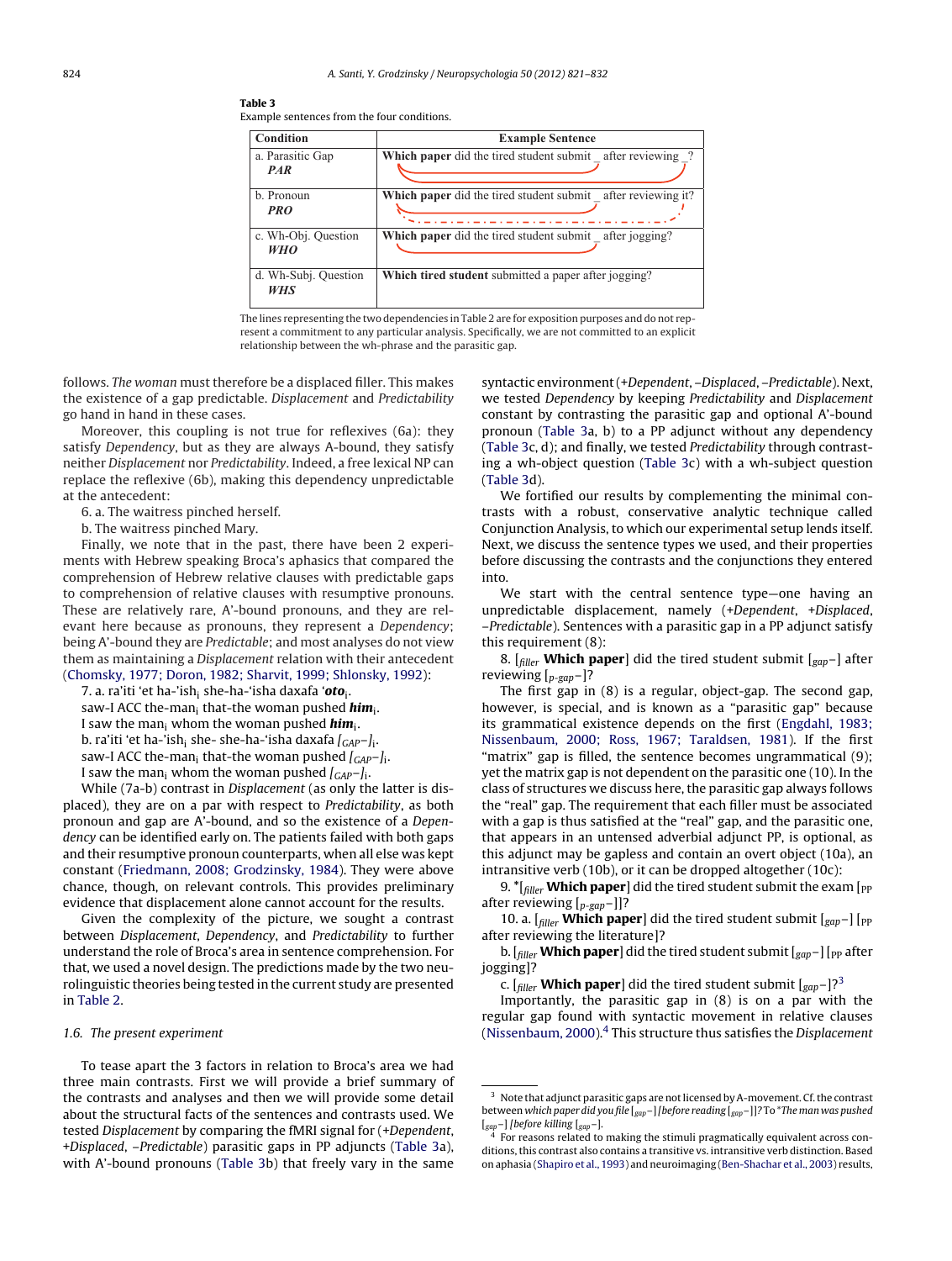property, but not Predictability because the syntax does not require it (i.e., it provides multiple options). Psycholinguistic studies confirm that the parser does not go looking for a gap in post-verbal adjuncts that host optional parasitic gaps, as it does earlier for the real gap ([Wagers](#page-11-0) [&](#page-11-0) [Phillips,](#page-11-0) [2009\).](#page-11-0) This has been shown through demonstrating durational differences in reading times following a real gap between plausible and implausible fillers, but no such difference at the point of an optional parasitic gap within the adjunct. The converse finding that the parser does go looking for a gap in optional subject parasitic-gap environments [\(Phillips,](#page-11-0) [2006\)](#page-11-0) is also fully compatible with our construal of Predictability. At a subject parasitic gap the need to find a gap for the filler is not yet satisfied by a real gap [\(Wagers](#page-11-0) [&](#page-11-0) [Phillips,](#page-11-0) [2009\).](#page-11-0) Thus, the parser is looking to satisfy the predictability of a gap. This finding of course further enriches our understanding of the parser in island environments and incremental structure building, but critically does not contradict our definition of Predictability with respect to optional object parasitic gaps.

This structural configuration, moreover, lends itself to another desirable contrast: the parasitic gap in (8) is not only A'-bound and unpredictable, but also optional in another respect: it freely varies with a (relatively rare) A'-bound, unstressed pronoun (11), to produce a sentence with (almost) the same meaning<sup>5</sup> [\(Engdahl,](#page-10-0) [1983\):](#page-10-0)

11. a.[filler **Which paper**] did the tired student submit[gap–] after reviewing **it**?

In (11), the pronoun inside the PP adjunct stands in an Unpredictable Dependency relation with its A'-antecedent, and it is not Displaced. In this respect, this pronoun is reminiscent of the Hebrew resumptive pronoun with the exception of predictability (since its A' antecedent is satisfied at the real gap), as it is an (+Dependent, -Displaced, -Predictable), A'-bound pronoun. Thus the contrast between (11) and (8) provides a (unpredictable) Displacement contrast where dependency and predictable displacements are controlled.

The sentences in  $(8)$ ,  $(10)$ – $(11)$  lend themselves to a test of Dependency. This is done through a comparison between the (+Dependent with respect to the adjunct) parasitic gap (8) and pronoun  $(11)$  with the similar structure  $(10b)$  that is  $(-Dependent)$  with respect to the adjunct.

Finally, we included a control contrast, so that the neural substrates of the two contrasts just discussed can be compared on the same data set to the object-movement vs. no movement effect in Broca's area. This contrast has previously modulated Broca's area in both health and disease [\(Ben-Shachar](#page-10-0) et [al.,](#page-10-0) [2003;](#page-10-0) Ben-Shachar, [Palti,](#page-10-0) [&](#page-10-0) [Grodzinsky,](#page-10-0) [2004;](#page-10-0) [Bornkessel,](#page-10-0) [Zysset,](#page-10-0) [Friederici,](#page-10-0) [Von](#page-10-0) [Cramon,](#page-10-0) [&](#page-10-0) [Schlesewsky,](#page-10-0) [2005;](#page-10-0) [Caplan,](#page-10-0) [Alpert,](#page-10-0) [&](#page-10-0) [Waters,](#page-10-0) [1999;](#page-10-0) [Caplan,](#page-10-0) [Alpert,](#page-10-0) [Waters,](#page-10-0) [&](#page-10-0) [Olivieri,](#page-10-0) [2000;](#page-10-0) [Friedmann,](#page-10-0) [2008;](#page-10-0) [Friedmann](#page-10-0) [&](#page-10-0) [Gvion,](#page-10-0) [2003;](#page-10-0) [Grewe](#page-10-0) et [al.,](#page-10-0) [2005;](#page-10-0) [Grodzinsky,](#page-10-0) [1989,](#page-10-0) [2000;](#page-10-0) [Just](#page-10-0) et [al.,](#page-10-0) [1996;](#page-10-0) [Stromswold](#page-10-0) et [al.,](#page-10-0) [1996\).](#page-10-0) Its presence would help to create a baseline against which our new exploration can be studied. To obtain a minimal contrast for it, we used subject and object wh-questions, with an adjunct, but with no dependency in

#### **Table 4**

Conjunction of contrasts used in statistical analyses. Par, Parasitic; Pro, Pronoun; WhO, Wh-Object; WhS, Wh-Subject.

| Type of Conjunction | Contrasts                                     |
|---------------------|-----------------------------------------------|
| i. Displacement     | [Par-Pro] & [Par-WhO] & [Par-WhS]             |
| ii. Dependency      | [Par-WhO] & [Par-WhS] & [Pro-WhO] & [Pro-WhS] |
| iii. Predictability | [Par-WhS] & [WhO-WhS] & [Pro-WhS]             |

the latter. We expected the contrast in (12)–(13) to activate Broca's area, in line with past results:

12.  $[f\text{eller}\space \text{Which paper}]$  did the tired student submit  $[gap -]$  after jogging?

13. Which tired student submitted a paper after jogging.

Further, this is the only contrast that compares a sentence with +Predictability to –Predictability. Thus, it allows for the ability to test the effect of Predictability. Although the contrast also tests Displacement and Dependency, their effects are tested in the previous two contrasts.

In sum, we tried to further understand the role of Broca's area in filler-gap dependency comprehension, through an fMRI study of all 3 dimensions—Displacement, Dependency, and Predictability. Examples of the 4 sentence types are presented in [Table](#page-3-0) 3.

### 1.7. The analytic idea—contrasts and conjunctions

We studied parasitic gaps in fMRI for the first time. Yet, what makes this study special is not just the technology and the constructions we studied, but also, the basic approach. That is, in addition to standard comparisons between conditions, we used an analytic technique called Conjunction analysis in order to quantify brain responses to psycholinguistic generalizations, which complement the minimal contrasts by providing a more conservative analysis that tests their robustness.

Our analysis proceeded in 2 stages: first, we set up minimal pairs of conditions that formed statistical contrasts. The result was an array of voxel clusters, marking contiguous chunks of brain voxels for which the difference in signal intensity between members of a minimal pair was statistically significant. Second, we took these clusters – the results of the contrasts between our minimal pairs – and arranged them according to each of our 3 dimensions—Displacement, Dependency and Predictability. As Table 4 shows, each dimension clusters different contrasts. The Displacement conjunction identifies regions sensitive to an unpre[dictab](#page-10-0)le displacement. Given the unpredictable displacement (PAR) depends on a predictable displacement, the contrast factors out the effect of a predictable displacement by subtracting (PRO, WhO, or WhS) across 3 contrasts. The Dependency conjunction identifies effects of a dependency in the adjunct (PAR, PRO) by subtracting out the effect of the dependency in the main clause (WhO, WhS) across two contrasts. The Predictability contrast takes cases of a predictable displacement (WhO, PAR, PRO) and subtracts from each of them the case of no displacement (WhS). A corresponding conjunction would quantify this psycholinguistic generalization by marking those brain voxels for which a significant difference was found for all the contrasts being conjoined. A conjunction, then, essentially identifies the cross-contrast intersection. We carried out conjunction analyses for all 3 dimensions. Next, we provide the details of our contrasts and analyses.

### 1.8. Main contrasts

The minimal Displacement contrast [PAR–PRO] between (8 and 11), is between an A'-bound gap with a (relatively rare) A'-bound pronoun, where all else (meaning, number of dependencies, distance/storage requirements and other variables) is equal.

however, there is no reason to expect an effect of a transitive vs. intransitive verb in Broca's area, which is our main interest.

<sup>5</sup> The meanings of (8) and (11) are identical. Yet these structural configurations allow for surprising meaning differences, as [\(Doron,](#page-10-0) [1982\)](#page-10-0) and [\(Sharvit,](#page-11-0) [1999\)](#page-11-0) point out. Thus the sentences below exhibit a meaning difference: (i)  $\int_{filter}$  Which woman] did every tired student invite  $[g_{ap}$ –] after meeting  $[p_{-gap}$ –]? (ii)  $[g_{\text{ller}}$  Which woman] did every tired student invite  $[g_{ap}$ –] after meeting her? In analogy to Doron's and Sharvit's sentences, (i) is ambiguous between a single- and multiple-individual readings—there could be one or more women associates with all the tired students; however (ii) only allows for a single-individual reading—only one woman is associated with all the tired students.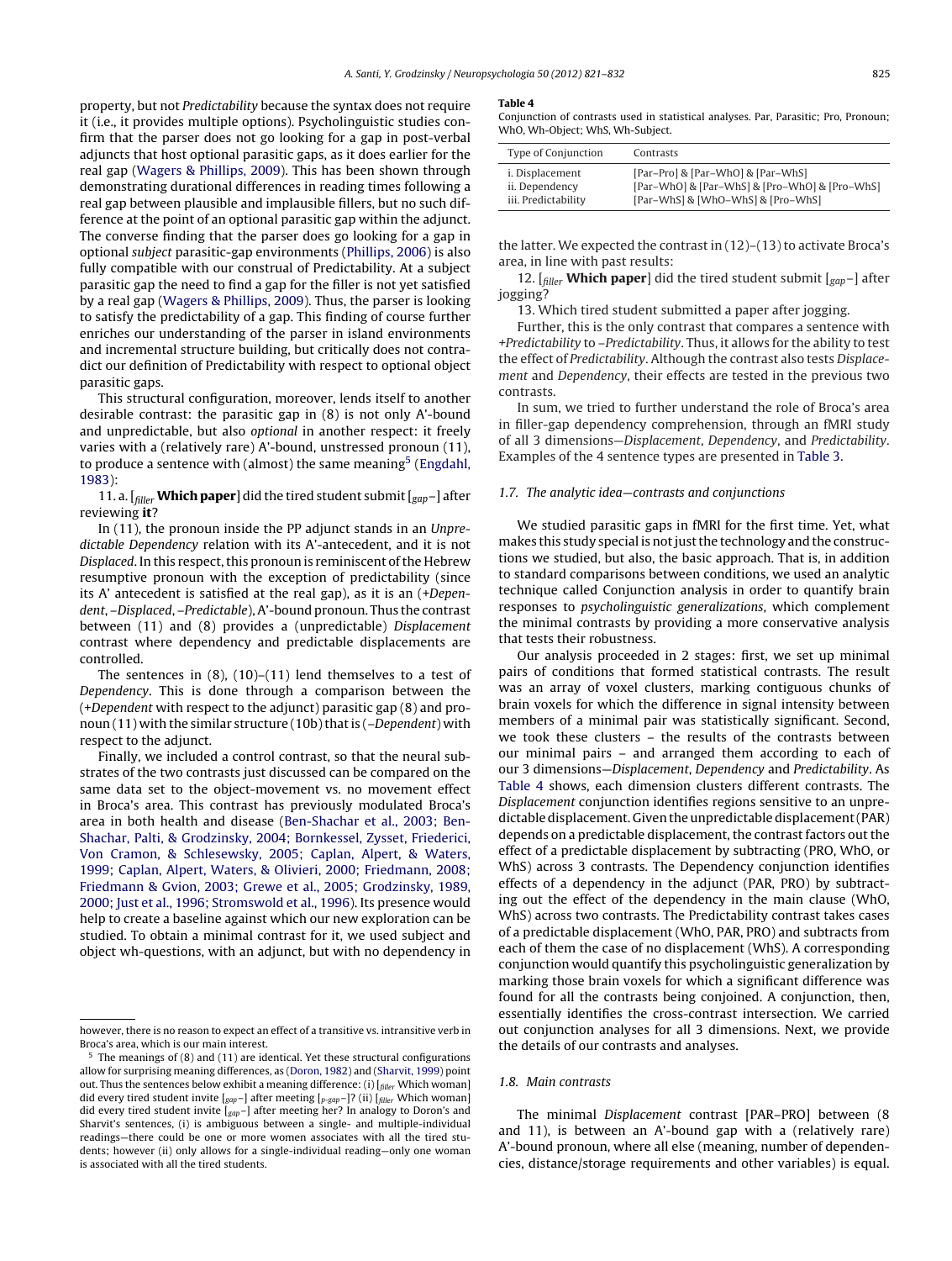A [PRO–WHO] comparison, between a sentence with an unpredictable pronominal dependency in its PP adjunct, and another that has no dependency in its PP adjunct (10b) along with the parasitic gaps, provides a test of Dependency. Finally, there is a control comparison [WHO–WHS], aimed to replicate past work, and to provide a test of Predictability.

Additional contrasts were computed to provide further support to the conclusions drawn from the results of the main contrasts. These additional contrasts,(PRO-WHS) and (PAR-WHS), along with those already discussed, entered into three conjunction analyses ([Nichols,](#page-11-0) [Brett,](#page-11-0) [Andersson,](#page-11-0) [Wager,](#page-11-0) [&](#page-11-0) [Poline,](#page-11-0) [2005\).](#page-11-0)

#### 1.9. Conjunction analyses

The contrasts (PAR-WHS) and (PAR-WHO) are similar to (PAR-PRO) in that they contrast a condition with two displacements to a condition with one or no displacement, thus investigating a displacement effect. The logic of this conjunction analysis assumes that Broca's area linearly responds to number of displacements. Evidence that Broca's area is sensitive to number of displacements rather than only activating for a single displacement has previously been provided [\(Friederici](#page-11-0) et [al.,](#page-11-0) [2006\).](#page-11-0) Though fromthat study it is unclear, whether it is due to dependency, displacement, or predictability.

Additional contrasts were computed to investigate the effect of an unpredicted dependency. The contrasts, (PAR-WHS) and (PRO-WHS) are similar to (PAR-WHO) and (PRO-WHO), in that they differ with respect to whether or not there is a dependency extending into the adjunct. Thus, a conjunction analysis was computed with the following contrasts (PAR-WHO), (PAR-WHS), (PRO-WHO), and (PRO-WHS) to test for a dependency effect.

The additional contrasts, (PAR-WHS) and (PRO-WHS), are similar to the contrast (WHO-WHS) in that they contrast a condition with an object displacement to a condition with no displacement, thus, providing a standard control that does not distinguish between dependency, displacement or prediction, but is unique in its test of prediction. Thus, these three contrasts were entered into a third conjunction analysis to test for a predictability effect.

#### **2. Materials and methods**

#### 2.1. Participants

Fourteen students in Linguistics at McGill University volunteered. One of the participants was excluded from the analysis due to low behavioral scores. All participants were native English speakers, right-handed and had normal hearing (9 females;  $\bar{X}_{age}$  = 23.68 yrs). Participants gave informed consent in accordance with the ethics committee ofthe Montreal Neurological Institute (MNI) and in accordance with the Helsinki Declaration of 1975, as revised in 1983.

### 2.2. Stimuli

There were four conditions (Parasitic (PAR), Pronoun (PRO), Wh-Object (WHO), and Wh-Subject (WHS); see examples in [Table](#page-3-0) 3 and [Appendix](#page-10-0) [A](#page-10-0) for complete list). A general description of each of these syntactic conditions was already provided in the Introduction. Consistent with the examples provided in the Introduction, the object argument was most frequently inanimate, given the difficulty of constructing parasitic-gap constructions with animate objects. This presents a conservative bias on our part, given that performance differences between object and subject extraction is greater when the two arguments are animate than when the subject is animate and the object is inanimate [\(Traxler,](#page-11-0) [Williams,](#page-11-0) [Blozis,](#page-11-0) [&](#page-11-0) [Morris,](#page-11-0) [2005\).](#page-11-0)

There were 30 sentences per condition repeated in each of the 2 runs, for a total of 120 unique sentences, and 240 trials. Over the entire experiment, sentences contained between 13 and 17 syllables, but minimal pairs between conditions differed by at most 2 syllables. On average the sentences were 3600 ms long. Each trial lasted 6000 ms, with approximately the first 2000 ms being occupied by silence and the following 4000 ms occupied by the sentence. The slight variability in the duration of the sentences caused for slight variability in the duration of silence at the beginning of the trial, which was 2000 ms at a minimum.

#### $2.3$  Task

In order to be assured that the participants were attending and understanding the sentences, they were given a comprehension task. Randomly, on one-third of the trials, participants were asked a comprehension question. The decision to have comprehension questions on one-third rather than all of the trials was based on maximizing the number of experimental trials while minimizing the duration the subject would be in the scanner. Given that the stimulus sequence was random, the subject could not predict when there would be a comprehension question forcing them to constantly attend.

On trials with a task, participants would hear the word "question" 500 ms after the offset of the experimental stimulus to prompt them to the upcoming comprehension question. Further, the comprehension questions were recorded by a male speaker, whereas the experimental sentences were recorded by a female speaker. This distinction in the sex of the speaker was used to distinguish experimental sentences from comprehension questions. The experimental instructions provided to the participants included a description of these features of the comprehension trial to prepare them. The subject was required to press one of two buttons on a response box to indicate whether their response was "yes" or "no".

The comprehension question asked either about the matrix clause or the information contained within the adjunct but not both. The comprehension questions requiring a false response altered any of the following: the adjective on the subject, the subject noun, the verb (in the matrix or the adjunct), or the object noun. There were equal numbers of true and false comprehension questions. An example stimulus sentence and comprehension question is presented in (14) and (15), respectively.

14. Which paper did the tired student submit \_ after reviewing \_? 15. Did a lazy student submit a paper? [Correct Response: NO].

#### 2.4. Procedure

One to two days prior to MRI scanning the subject came into the lab and they were provided with task instructions and given a short practice session. This practice session provided an opportunity to address any questions or concerns participants may have about the task, or otherwise, prior to them being inside the imaging machine. On the day of MRI scanning the subject was positioned on the bed of the MRI machine. An air-vacuum pillow was used to minimize head movement. Stimuli were presented through high quality pneumatic-based Headphones (Silent Scan 3100 System, Avotec Inc.) that attenuated surrounding noise by ∼30 dB. A highresolution anatomical scan was first acquired, followed by a short practice run of 12 sentences. The practice run provided an opportunity to confirm that the volume was adequate and that all equipment was properly connected, in addition to giving the subject a chance to warm up to the task. The subject then performed the task across two runs of stimuli. Stimuli were presented in a rapid event-related design. The inter stimulus interval (i.e., silence) was minimally 1 TR, but was further jittered by multiples of the TR (i.e., 0-5 additional volumes of silence could follow). The number of additional null volumes used to jitter stimulus onset was approximately equivalent to the number of volumes per experimental condition (60). Both the order of conditions and amount of jitter per trial was optimized by the Linux program Optseq (<http://surfer.nmr.mgh.harvard.edu/optseq/>). Presentation order of the two runs was counterbalanced across participants.

#### 2.5. fMRI parameters

Image acquisition was performed with a 1.5 T Siemens Vision imager at the MNI in Montréal, Canada. A localizer was performed followed by whole-brain T1-weighted imaging for anatomical localization (256  $\times$  256 matrix; 160-176 continuous 1.00 mm sagittal slices). Each functional volume was acquired with a  $64 \times 64$ matrix size and a total volume acquisition time of 2000 ms. Each imaging run produced 582 acquisitions of the brain volume (TE = 50 ms; TR = 2000 ms; FA =  $40^{\circ}$ C FOV =  $320 \times 320$  mm; 20, 5 mm thick slices).

#### 2.6. Behavioral data analysis

The behavioral percent correct comprehension data were averaged by condition across runs for each subject and was then submitted to a one-way within-subject ANOVA with the factor Syntax (PAR, PRO, WHO, WHS) in SPSS.

#### 2.7. fMRI data analyses

Statistical analyses were performed with Brainvoyager QX v1.7 software ([www.brainvoyager.com](http://www.brainvoyager.com/) [Goebel,](#page-11-0) [Esposito,](#page-11-0) [&](#page-11-0) [Formisano,](#page-11-0) [2006\).](#page-11-0) The data were slicescan time corrected (sinc interpolation), motion corrected, and processed to filter out linear trends. The first two volumes of silence (in a sequence of 7) in each run were excluded from the analysis. The functional data was coregistered to the anatomical data through a two step process. An initial alignment was performed based on position information contained in the header of the functional and anatomical files, followed by a fine-tuning alignment based on intensity correlation between the functional (inverted intensities values were used) and anatomical data in order to compensate for any head motion between the acquisition of the anatomical and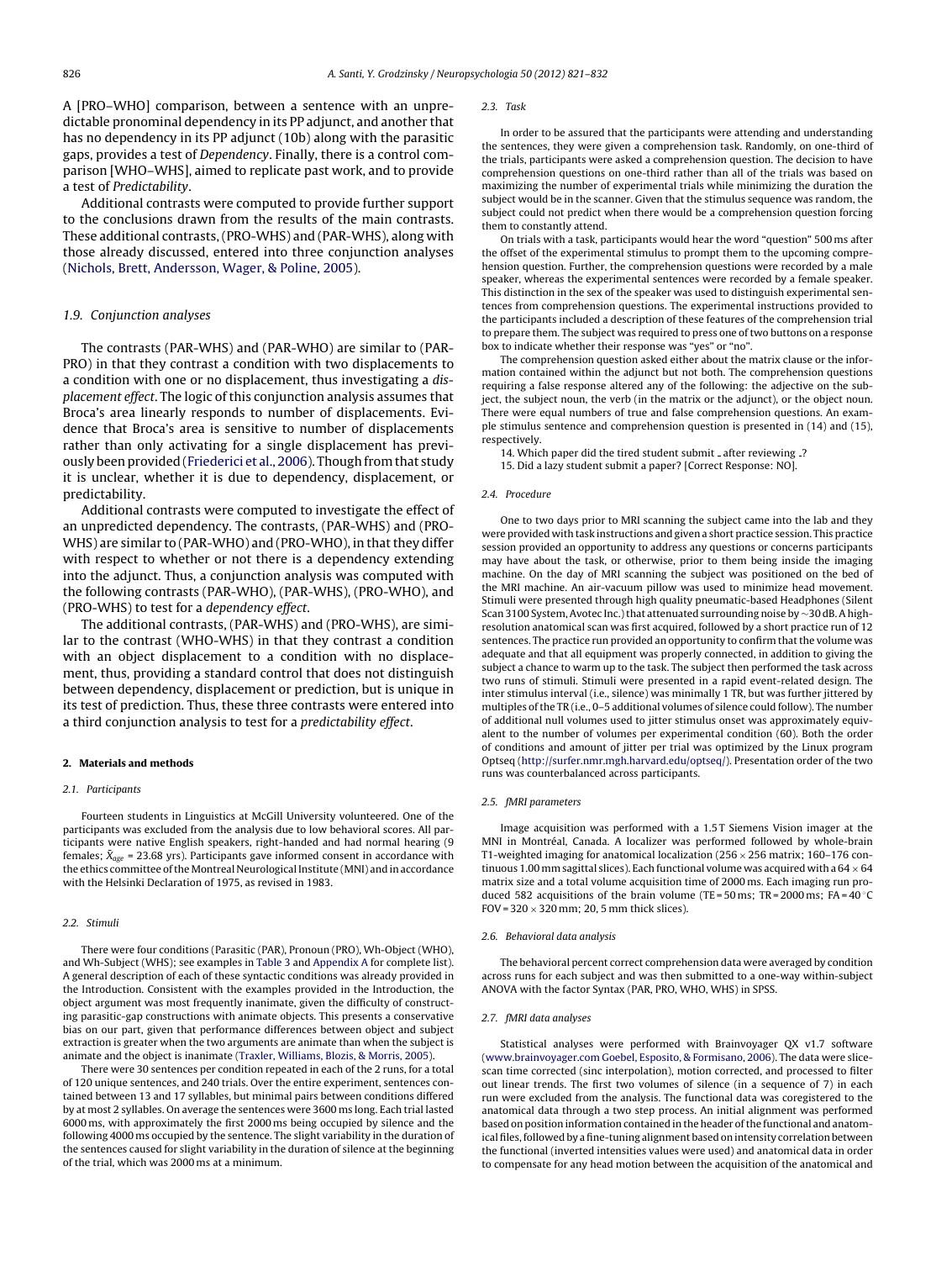the functional. In many cases where the fine-tuning alignment did not produce a perfect alignment, minor manual adjustments were made. The individual functional and anatomical data was transformed into talairach space and the talairached functional data were smoothed with a Gaussian spatial filter (FWHM = 8 mm).

#### 2.8. Deconvolution analysis

Statistical analyses were based on the General Linear Model (GLM). Given that a rapid event-related design was used, the hemodynamic response function (HRF) of one condition overlapped with that of others. The signal was deconvolved over 10 time points from stimulus onset (i.e., 10 predictors per condition) for each of the four experimental conditions and the comprehension condition. It should be noted that increasing the number of predictors to 15 or 20 did not affect the pattern of results, indicating their robustness. Stimulus onset was taken as the beginning ofthe 4000 ms following the first 2000 ms of silence in a trial, with the onset of the 4000 ms containing a variable amount of silence given sentence length varied. The comprehension condition included the two volumes following the experimental sentence, which included the 500 ms silent interval as well as the comprehension question. The experimental sentence was not included in the comprehension condition and the comprehension condition was not divided up according to the experimental condition to which it was associated. The comprehension condition did not enter into any contrast as it was used to enforce participants to attend to the experimental stimuli and was used to exclude participants from the analysis.

The deconvolution analysis produced beta-weights for the series of volumes (i.e., 10 for a TR = 2 s) post stimulus onset over which the signal is deconvolved, unlike the regular convolved GLM which produces one beta-weight for how well the data fit a standard HRF. The deconvolution analysis provides an advantage over the regular convolution analysis, as it allows for a flexible HRF. This is an advantage, as different brain regions may demonstrate different hemodynamic response parameters. For example, more recent studies (with the use of slow event related designs) have demonstrated that the HRF in temporal cortex has a shorter latency to peak from stimulus onset than that of the frontal cortex [\(Belin,](#page-10-0) [Zatorre,](#page-10-0) [Hoge,](#page-10-0) [Evans,](#page-10-0) [&](#page-10-0) [Pike,](#page-10-0) [1999;](#page-10-0) [Dehaene-Lambertz](#page-10-0) et [al.,](#page-10-0) [2006;](#page-10-0) [Friederici](#page-10-0) et [al.,](#page-10-0) [2006\).](#page-10-0) Given the flexibility of the HRF in the deconvolution analysis, it does not present a bias, as the standard HRF may if it is more prototypical of some cortical areas than others.

#### 2.9. Contrasts

The main minimal pairs that formed statistical contrasts were (PAR-PRO), (WHO-WHS), (PAR-WHO) and (PRO-WHO). For all contrasts, the beta-weights for scans 2–6 (corresponding to 4–12 s post sentence onset), which corresponds to the approximate timing of the peak in the HRF, were entered into the contrast. Group maps (Random Effects) were corrected for serial correlations. Additional contrasts were computed to provide further support to the conclusions drawn from the results ofthe main contrasts. These additional contrasts,(PRO-WHS) and (PAR-WHS), along with those already discussed, entered into three conjunction analyses ([Nichols](#page-11-0) et [al.,](#page-11-0) [2005\).](#page-11-0)

#### 2.10. Conjunction analyses

All conjunction analyses were first thresholded at a voxel-wise level of  $p < .05$ and then corrected for multiple comparisons ( $p$  < .05). In Brainvoyager there are two different methods for running a conjunction analysis. We used the method that demonstrates an intersection of all 3 maps at  $p < 0.05$ . Thus, for every cluster each of the contrasts activate every voxel of that cluster at  $p < .05$ . A voxel-wise p-value of .05 is quite stringent when considering that this value needs to be reached in all three individual contrast maps at any particular voxelto appear in the resulting conjunction map. This results in a .000125 (.05\*.05\*.05) probability that a voxel is active simply due to chance in the conjunction map. The correction for multiple comparisons was based on a cluster size thresholding analysis [\(Forman](#page-11-0) et [al.,](#page-11-0) [1995\).](#page-11-0) The cluster size correction is determined by two factors: (1) the map's spatial smoothness and (2) Monte Carlo simulation for estimating cluster-level false-positive rates. The simulation provides the minimum cluster size associated with a cluster-level false-positive rate of 5%. Given that each map has a different number of clusters and sizes the cluster size for correction will differ across the maps. Further, if there are too many false positives, a value will not be reported.

The displacement effect and prediction effect conjunction contrasts had a cluster criterion size of 840 mm<sup>3</sup> and 803 mm<sup>3</sup>. The *dependency effect* conjunction contrast did not produce any clusters for a multiple comparison correction.

#### 2.11. Cytoarchitectonic probability calculations

For activation clusters that appeared within Broca's area, the probability that these clusters were within BA 44 and/or 45 was calculated using the probability maps of Amunts et al. (1999; <http://www.bic.mni.mcgill.ca/cytoarchitectonics/>). The probability calculations required a 5-step process: (1) Extract talairach coordinates for all voxels within a cluster, (2) Convert the coordinates to MNI coordinates using the matlab script tal2mni [\(http://imaging.mrc](http://imaging.mrc-cbu.cam.ac.uk/imaging/MniTalairach)cbu.cam.ac.uk/imaging/MniTalairach) as the Amunts map (1999) was in the MNI coordinate system and ours were in [Talairach](#page-11-0) [and](#page-11-0) [Tournoux](#page-11-0) [\(1988\),](#page-11-0) (3) Convert



**Fig. 1.** Mean percent errors + s.e.m. across all four conditions.

the MNI world coordinates to voxel coordinates of the MINC files (with respect to the probability maps of BA44 and BA45 that are within MNI space), (4) Extract probability values from the voxels within the probability maps, and (5) average all values within a cluster to obtain the final number. Since the values represent the number of subjects with overlapping cytoarchitectonic areas at any particular voxel, the average value was divided by the number of brains used in generating the cytoarchtectonic maps (i.e., 10) and multiplied by 100%.6

### **3. Results**

### 3.1. Behavioral results

The participants comprehended the sentences, as they were 92–96% accurate, depending on the condition. There was no significant main effect of sentence type  $(F(3,36) = 2.63, p = .07)$  (see Fig. 1).

### 3.2. fMRI results

We first focus on the results from the conjunction analyses since they are based on rigorous linguistic generalizations and then look atminimal pairs to further understand the individual contributions.

The conjunction analysis used to isolate the predictability effect resulted in a cluster of activation within the left Inferior Frontal Gyrus (IFG; see [Table](#page-7-0) 5). The activation included  $1220 \text{ mm}^3$  (see [Table](#page-7-0) 5; see [Fig.](#page-7-0) 2). The probability that the voxels are within BA 45 is relatively high at 23%. For a discussion of Amunts et al.'s (1999) probability maps and why a percentage of 23% is high see [Santi](#page-11-0) [and](#page-11-0) [Grodzinsky](#page-11-0) [\(2007b\).](#page-11-0)

The minimal pairs that contributed to the Predictability conjunction analysis were individually investigated at a higher voxel-wise threshold ( $p < .01$ ) and corrected for multiple comparisons ( $p < .05$ ). The [who-whs] contrast resulted in the greatest volume of activation with two clusters measuring 2063 and 2585 mm<sup>3</sup> in volume. The contrast that resulted in the second largest cluster was [prowhs] with a  $2845 \text{ mm}^3$  volume. The [par-whs] contrast had the smallest volume of activation of  $485 \text{ mm}^3$  (see [Fig.](#page-7-0) 3).

The conjunction analysis investigating a displacement effect did not result in any clusters of activation. Similarly, the conjunction analysis used to investigate the effect of dependency did not result in any clusters of activation.

Alternative methods for calculating probability values from these maps exist ([Eickhoff](#page-10-0) et [al.,](#page-10-0) [2007\).](#page-10-0) The basis for the current method was to integrate both information about the size of the cluster and the distribution of probability values in one calculation.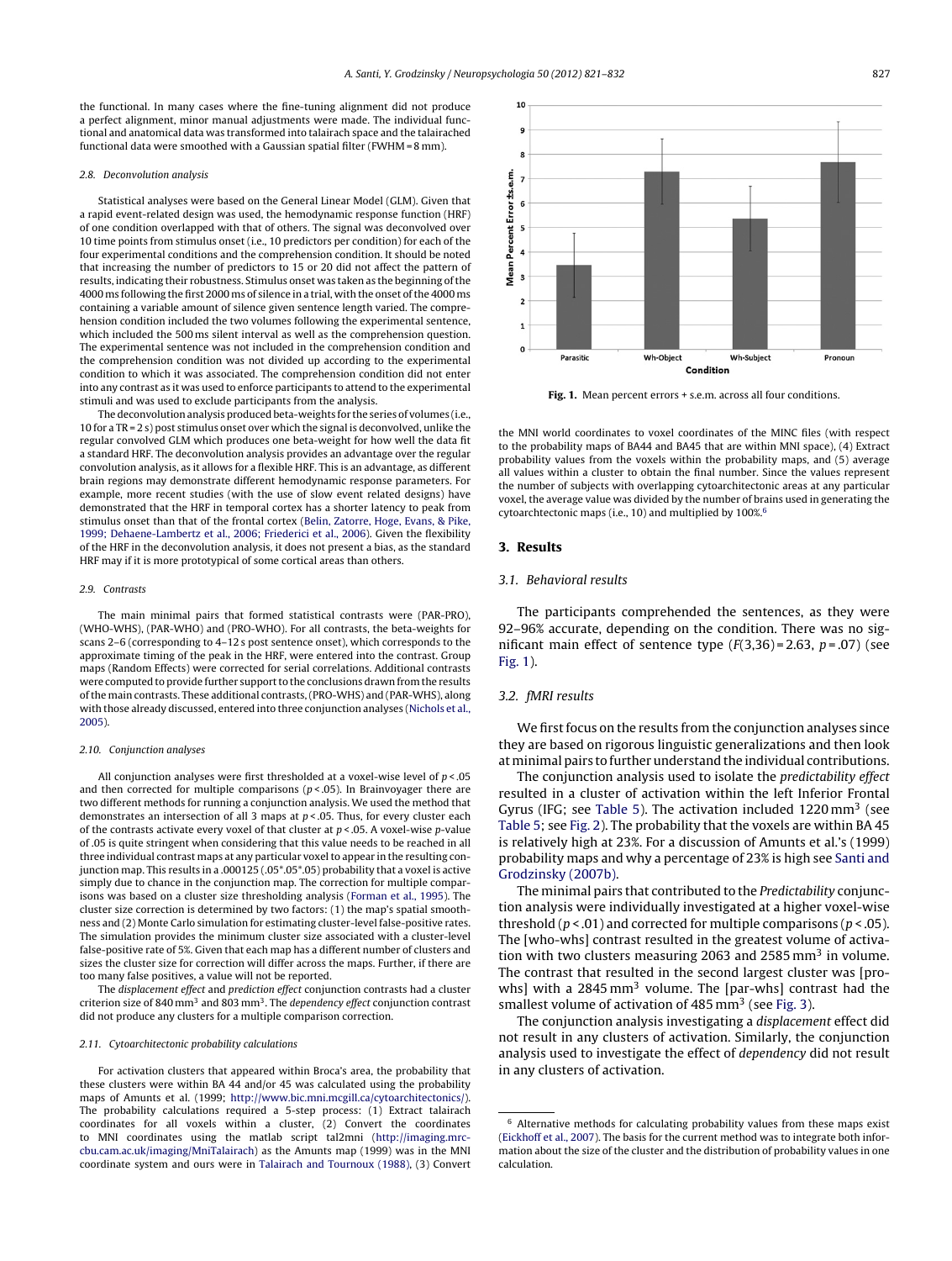<span id="page-7-0"></span>**Table 5**

#### fMRI results from the conjunction of Random Effects analysis, corrected for serial correlations. BA, Brodmann area.

| Predictability Conjunction [(WHO-WHS), (PAR-WHS), (PRO-WHS)] |            |                                 |    |      |
|--------------------------------------------------------------|------------|---------------------------------|----|------|
| Landmark                                                     | Hemisphere | [alairach coordinates (x, y, z) | BΑ | mm   |
| <b>Inferior Frontal Gyrus</b>                                | Left       | –46, 38, ւ                      | 4. | 1220 |



Fig. 2. Activation of the Left Inferior Frontal Gyrus by the conjunction of contrasts that investigated a predictability effect. Maps are thresholded at  $p < 05$  (voxel-wise) and above a cluster of criterion size such that  $p < .05$  (corrected for multiple comparisons). The activation is overlaid on an average of all 13 participants' anatomical scans. The deconvolution plots present deconvolution coefficients over 10 scans from stimulus onset.

A summary of the results from the minimal contrasts is provided in [Table](#page-8-0) 6. Consistent with the conjunction analysis, the only minimal contrast that activated Broca's area was the one investigating a predictability effect. The minimal contrasts for predictability and dependency demonstrated effects at a voxel-wise  $p < .01$  and corrected for cluster size ( $p$  < .05), whereas the *displacement* effect only appeared at a voxel-wise  $p < .05$  when corrected for cluster size ( $p$  < .05). However, lowering the voxel-wise threshold to  $p$  < .05 for the dependency contrast did not change the pattern of results.

Interestingly the novel parasitic-gap condition (*displacement* effect) activated the left anterior Middle Temporal Gyrus (see [Fig.](#page-8-0) 4).

### **4. Discussion**

### 4.1. Summary of the design and results

This study compared sentences with multiple dependency relations. The novel use of parasitic gaps and their pronoun alternatives





pronoun - whsubject whobject-whsubject parasitic-whsubject

Fig. 3. Activation of the Left Inferior Frontal Gyrus by the individual contrasts that contributed to the predictability effect conjunction map. Maps are thresholded at  $p < 01$ (voxel-wise) and above a cluster of criterion size such that  $p < .05$  (corrected for multiple comparisons). The activation is overlaid on an average of all 13 participants' anatomical scans.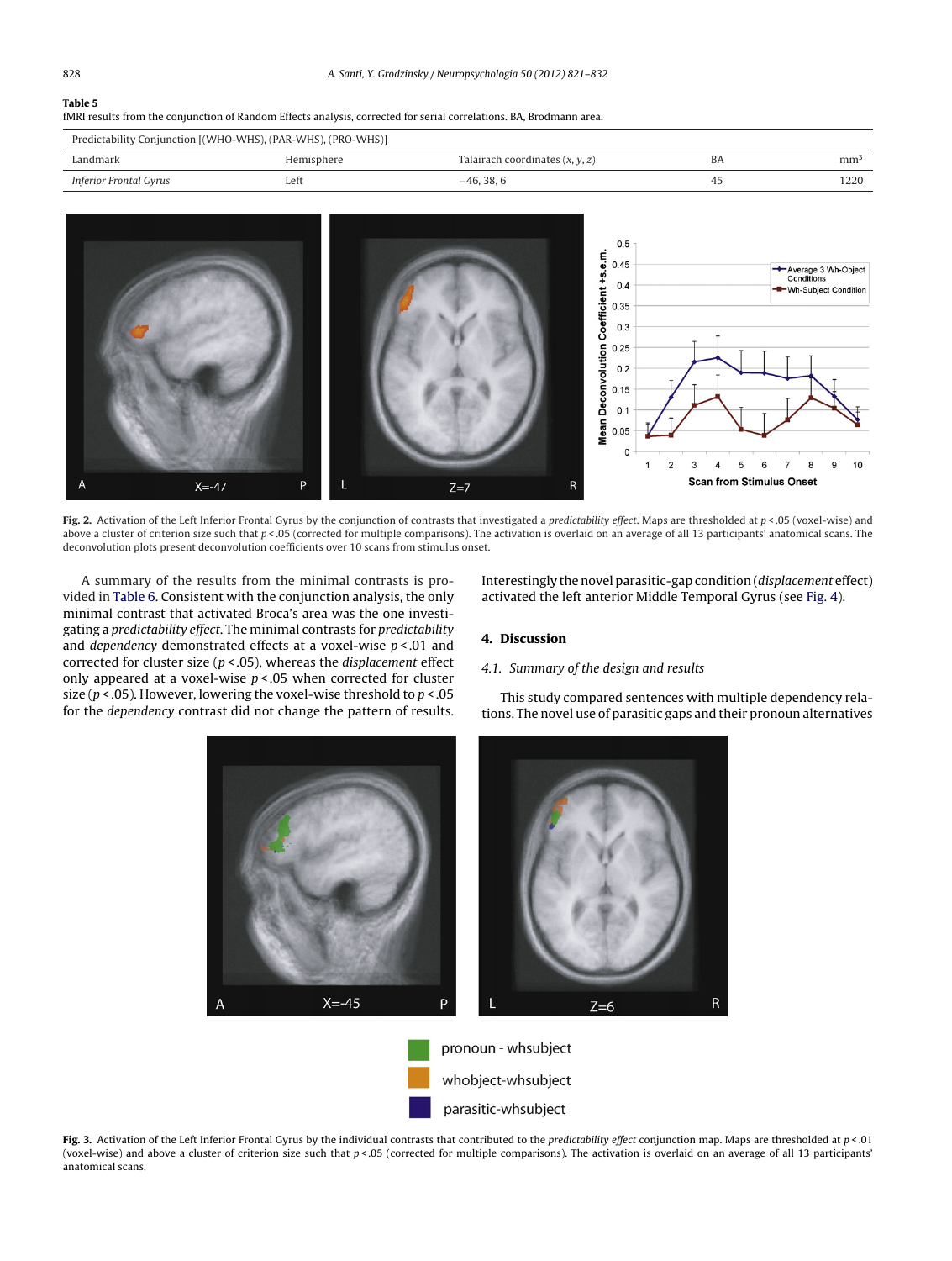### <span id="page-8-0"></span>**Table 6**

Minimal contrasts.

| Landmark                         | Hemisphere | Talairach coordinates $(x, y, z)$ | <b>BA</b>                | mm <sup>3</sup> |
|----------------------------------|------------|-----------------------------------|--------------------------|-----------------|
| who-whs                          |            |                                   |                          |                 |
| Middle Temporal Gyrus            | Right      | $38, -1, -15$                     | 21                       | 446             |
| Middle Frontal Gyrus             | Right      | 24, 48, 18                        | 10                       | 1125            |
| <b>Basal Ganglia</b>             | Right      | 25, 0, 6                          | $\overline{\phantom{0}}$ | 344             |
| Parahippocampal Gyrus            | Right      | $21, -18, -13$                    | 36                       | 399             |
| Cingulate Gyrus                  | Right      | $11, 26, -6$                      | 32                       | 1184            |
| <b>Basal Ganglia</b>             | Left       | $-23, 0, 8$                       | -                        | 264             |
| <b>Inferior Frontal Gyrus</b>    | Left       | $-32, 34, -9$                     | 45                       | 2064            |
| <b>Inferior Frontal Gyrus</b>    | Left       | $-41, 44, 15$                     | 45                       | 2585            |
| <b>Ventral Precentral Sulcus</b> | Left       | $-49, 3, 37$                      | 6/8                      | 424             |
| <b>Superior Temporal Sulcus</b>  | Left       | $-51, -2, -12$                    | 22                       | 225             |
| <b>Superior Temporal Gyrus</b>   | Left       | $-55, 8, 0$                       | 22                       | 555             |
| Par-Pro                          |            |                                   |                          |                 |
| Middle Temporal Gyrus            | Left       | $-51, -12, -11$                   | 21/22                    | 1666            |
| Pro-who                          |            |                                   |                          |                 |
| Middle Frontal Gyrus             | Right      | 29, 33, 3                         | 10                       | 354             |
| <b>Ventral Precentral Sulcus</b> | Left       | $-40, 0, 39$                      | 6/8                      | 1315            |
| Supramarginal Gyrus              | Left       | $-43, -42, 34$                    | 40                       | 203             |

enabled us to simultaneously look for the brain signature of three effects potentially associated with processing filler-gap dependencies: (1) displacement, (2) dependency and (3) predictability. The displacement effect was assessed by a conjunction of contrasts that increased the number of gaps across two sentences from one to two, while maintaining all else constant (including the number of dependencies and dependency distance). Dependency was investigated through a conjunction of contrasts between sentences with two dependencies to sentences with one. Lastly, predictability was investigated by manipulating the type of wh-question (object or subject). This rich design enabled the use of conjunction analyses that pertained to broad generalizations (all carried out on the same data set), in addition to subsequent tests of individual contrasts. By investigating how these factors relate to one another, we were able to break down the filler-gap relation into finer neurological component parts.

The central finding, a predictability cluster of activation in Brodmann's Area 45, is in keeping with earlier results from both aphasia and neuroimaging with healthy subjects [\(Ben-Shachar](#page-10-0) et [al.,](#page-10-0) [2003,](#page-10-0) [2004;](#page-10-0) [Bornkessel](#page-10-0) et [al.,](#page-10-0) [2005;](#page-10-0) [Caplan](#page-10-0) et [al.,](#page-10-0) [1999,](#page-10-0) [2000;](#page-10-0) [Fiebach](#page-10-0) et [al.,](#page-10-0) [2005;](#page-10-0) [Friedmann](#page-10-0) [&](#page-10-0) [Shapiro,](#page-10-0) [2003;](#page-10-0) [Grewe](#page-10-0) et [al.,](#page-10-0) [2005;](#page-10-0) [Grodzinsky,](#page-10-0) [1989;](#page-10-0) [Santi](#page-10-0) [&](#page-10-0) [Grodzinsky,](#page-10-0) [2007a,](#page-10-0) [2007b\).](#page-10-0) The absence of activation in Broca's area by the two additional novel minimal pairs and their conjunctions, dependency and displacement, runs counter to any current functional theory of this region in sentence comprehension. However, it is consistent with Gibson's (1998) storage component of syntactic complexity. We now discuss the neurolinguistic theories, and consider possible modifications.

### 4.2. Implications of absent dependency and displacement effect

The absence of a dependency effect in Broca's area speaks against accounts that attribute the role of linking non-adjacent positions in a sequence to this region. The dependency conjunction included contrasts with dependencies that cross an overt subject in the matrix clause, or a covert one in an adjunct PP. The WM and syntactic complexity accounts predict a dependency effect, and its absence suggests that some modifications to their formulations may prove fruitful.

Next, consider related accounts, that consider dependency to be an insufficient condition to account for the object-subject movement contrast in Broca's area, but rather focus on properties of crossing. In English, movement from object (but not subject) position crosses an argument (i.e., intervener). The claim is that the existence of an intervener of similar type to the head of the dependency (i.e., NP or argument) is the source of the contrast in Broca's area. These accounts are based on results from contrasts between a dependency that crosses one intervener, and a dependency in which no interveners are crossed [\(Friedmann,](#page-11-0) [2008;](#page-11-0) [Gordon](#page-11-0) et [al.,](#page-11-0) [2001;](#page-11-0) [Grillo,](#page-11-0) [2008,](#page-11-0) [2009;](#page-11-0) [Grodzinsky](#page-11-0) [&](#page-11-0) [Amunts,](#page-11-0) [2006\).](#page-11-0) Yet, these



Fig. 4. Activation of the anterior Left Middle Temporal Gyrus by the minimal contrast for the Displacement effect (par-pro). Maps are thresholded at  $p < 05$  (voxel-wise) and above a cluster of criterion size such that  $p < .05$  (corrected for multiple comparisons). The activation is overlaid on an average of all 13 participants' anatomical scans.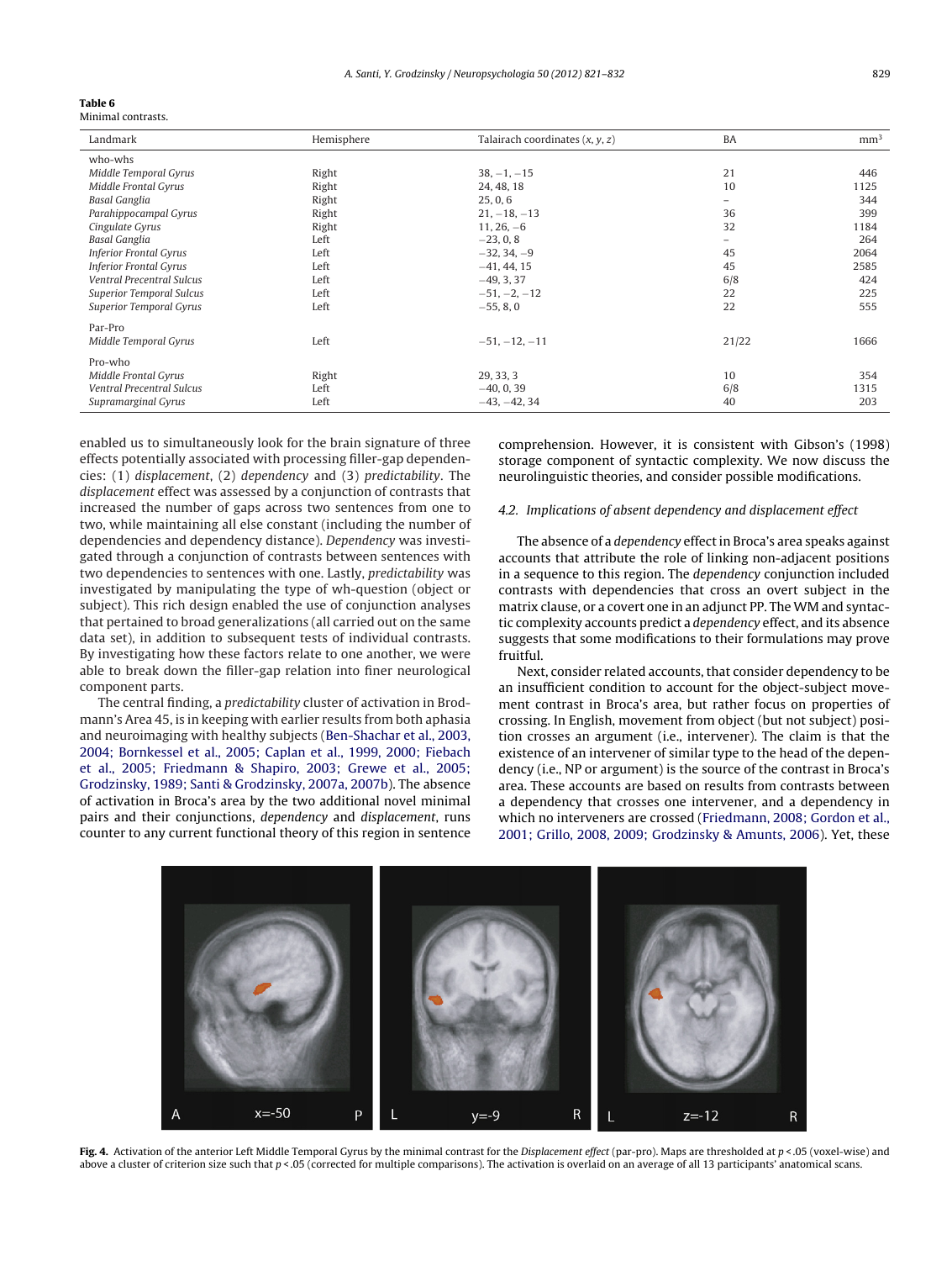accounts do not appeal to incremental intervention (i.e., when the number of interveners changes from 1 to 2 to 3). As the current test compares a movement dependency across two interveners to a dependency across one, it is difficult to formulate the prediction that these accounts would make for the dependency contrast. Later, we will propose an amendment to the WM and intervener-based accounts that might cover the current findings.

Finally, consider the movement-related account of the function of Broca's area (Trace-Deletion Hypothesis [\(Grodzinsky,](#page-11-0) [1995,](#page-11-0) [2000\).](#page-11-0) The absence of a displacement effect likewise calls for its refinement, at a minimum. Initially designed to cover all traces, the TDH later restricted the role of Broca's area to the processing of traces of phrasal movement, as verb movement proved intact in Broca's aphasia [\(Grodzinsky,](#page-11-0) [1995,](#page-11-0) [2000\).](#page-11-0) Our present results seem to suggest further restriction of the scope of this account, to the effect that only predictable traces are processed in Broca's area. Is such a restriction justified? To ponder this question, we discuss predictable and unpredictable traces.

Predictable traces are, essentially, those linked to overt antecedents on their left, outside the basic clausal boundaries—antecedents in A'-positions (mostly marked in a manner that identifies this position, e.g., by a wh-word, or focus stress). This setup allows for early realization that an NP encountered in this position is displaced (a filler), which should provide a hearer an early warning that she should be storing that NP in memory and go hunting for a gap. Our results only suggest that filler-gap relations of this sort are processed in Broca's area.

But what about other filler-gap relations, in particular those generated through A-movement? Unlike A'-moved antecedents, A-moved NPs (typically subjects of passive and Raising constructions) cannot be immediately identified as displaced antecedents in left-to-right scanning, which makes their traces unpredictable. If Broca's area only supports the analysis of predictable dependencies, then an active/passive contrast should not result in fMRI activation of this region, nor should Broca's aphasic patients be impaired in comprehension of passive.

Little fMRI evidence that bears on this issue is available: an fMRI study of passives ([Yokoyama](#page-11-0) et [al.,](#page-11-0) [2007\)](#page-11-0) found activation within the left frontal operculum (in close vicinity to Broca's area). Notably, this study was carried out in Japanese, a language in which the status of passive is under debate [\(Hoshi,](#page-11-0) [1994\).](#page-11-0) No reliable evidence from other languages – whether from passive or from other sources of "unpredictable" movement – is available.7

We might seek additional clues in the comprehension performance of Broca's aphasic patients—an early data source for the TDH. The picture is complex: while comprehension of passive is no doubt compromised ([Goodglass,](#page-11-0) [Barton,](#page-11-0) [&](#page-11-0) [Kaplan,](#page-11-0) [1968\);](#page-11-0) whether or not it presents a pattern of impairment and sparing that is exactly the same as the pattern for predictable movement is still under discussion (for a comprehensive review and a quantitative analysis see ([Drai](#page-10-0) [&](#page-10-0) [Grodzinsky,](#page-10-0) [2006\).](#page-10-0) At this point, though, the following descriptive statements can be made with considerable certainty: in both predictable and unpredictable movement constructions, patients perform around chance, and significantly lower than their baseline ( $\bar{X}_{\text{passive}} = 0.63$ ;  $\bar{X}_{\text{active}} = 0.83$ ;  $\bar{X}_{object-relative} = 0.57$ ;  $\bar{X}_{subject-relative} = 0.84$ , see ([Drai](#page-10-0) [&](#page-10-0) [Grodzinsky,](#page-10-0) [2006\),](#page-10-0) for distribution curves). However, the variances in perfor-

mance differ ( $\bar{X}_{\text{passive}} = 0.21$ ;  $\bar{X}_{\text{active}} = 0.13$ ;  $\bar{X}_{\text{object-relative}} = 0.12$ ;  $\bar{X}_{\text{subject-relative}} = 0.09$ ):  $\bar{X}_{\text{passive}}$  is almost twice that of all other conditions, and  $\bar{X}_{\text{passive}} > \bar{X}_{\text{object-relative}}$ . Broca's area (or the surrounding cortex), then, is undoubtedly involved in the analysis of passive, but the manner of its involvement may be different from A'-movement. The nature of this difference remains to be characterized. Hopefully, future fMRI studies will help resolve this important issue.

#### 4.3. Two possibilities

We find ourselves in a dilemma: we can either (a) account for our results by restricting the role of Broca's area in movement to the processing of relations pertaining to predictable traces, or (b) maintain that it has a broader role in movement. Either possibility fails to capture all the data: A restricted role would exclude the results from passive that pertain to unpredictable A-movement; while a broader role would fail to exclude the unpredictable traces in the current experiment, namely those found in PP adjuncts. Further, both possibilities fail to explain the gradation in performance from the best performance on no movement, to worse performance on A movement to the worst performance on A' movement that is hinted at by current aphasia results. It seems the most prudent approach is to pursue additional research that directly compares relative signal intensity between A and A' movement on the same data set to more conclusively understand their relation before expecting current theories to account for this suspected gradation.

Further, if the region is more broadly engaged in movement, then we should wonder why in the current study we did not see activation from the contrast that tested displacement. It could well be that the absence of a displacement effect for an unpredictable A'-movement, in the current study, may be a mere artifact of contrasting a sentence with two displacements to a sentence with one displacement: *a second displacement* may have less of an effect than an initial one, because sensitivity to local demands (as reflected by activation levels) diminishes as processing of a sentence progresses, thereby hampering the statistical detectability of a contrast that pertains to a second gap in a sentence. This seems less likely, given that Broca's area has been shown to be sensitive to multiple +Predictable displacements [\(Friederici](#page-11-0) et [al.,](#page-11-0) [2006\).](#page-11-0) While there are multiple possible interpretations of [Friederici](#page-11-0) et [al.](#page-11-0) [\(2006\)](#page-11-0) study, it nonetheless demonstrates that neural activity does not saturate after one instance of a syntactic operation.

#### 4.4. Integrating the accounts

An alternative to the accounts we considered is a hybrid of those from the Introduction: Broca's area hosts a syntactically constrained WM. This WM would be constrained to syntactic dependencies that involve displacements with a distance metric measured according to the number of intervening verbal arguments. Given results from the current study and earlier studies on reflexive binding dependencies ([Grodzinsky](#page-11-0) et [al.,](#page-11-0) [1993;](#page-11-0) [Santi](#page-11-0) [&](#page-11-0) [Grodzinsky,](#page-11-0) [2007b\),](#page-11-0) it appears that the presence of a dependency is not a sufficient condition for activating Broca's area, but rather a predictable displacement is required. This conclusion is very similar to Gibson's (1998) storage dimension with the exception that we propose to calculate distance in a distinct way. Although there are many ways one can construe distance (e.g., number of sylla-bles, words, phrases, clauses, etc.), we and others [\(Friedmann,](#page-11-0) [2008;](#page-11-0) [Gordon](#page-11-0) et [al.,](#page-11-0) [2001;](#page-11-0) [Grillo,](#page-11-0) [2009;](#page-11-0) [Santi](#page-11-0) [&](#page-11-0) [Grodzinsky,](#page-11-0) [2007b\)](#page-11-0) have similarly argued that a critical property of the object vs. subject contrast in Broca's area is the NP intervener, as they are of the same category as fillers [\(Frazier,](#page-11-0) [Clifton,](#page-11-0) [&](#page-11-0) [Randall,](#page-11-0) [1983\).](#page-11-0) We have further argued that complexity increases with increasing number

<sup>7</sup> Other studies also activated Broca's region, but we are not sure about how indicative their results are: two studies featured uneven contrasts, that compared passive stimuli to Raising constructions, to other passive stimuli in which lexical changes were made, and to active sentences ([Dapretto](#page-10-0) [&](#page-10-0) [Bookheimer,](#page-10-0) [1999;](#page-10-0) [Grodzinsky,](#page-10-0) [Shapiro,](#page-10-0) [&](#page-10-0) [Swinney,](#page-10-0) [2000;](#page-10-0) [Wartenburger,](#page-10-0) [Heekeren,](#page-10-0) [Burchert,](#page-10-0) [De](#page-10-0) [Bleser,](#page-10-0) [&](#page-10-0) [Villringer,](#page-10-0) [2003\);](#page-10-0) a third is briefly reported without sufficient details to make further comment ([Grodzinsky](#page-11-0) et [al.,](#page-11-0) [2000;](#page-11-0) [Caplan](#page-11-0) et [al.,](#page-11-0) [2000\).](#page-11-0)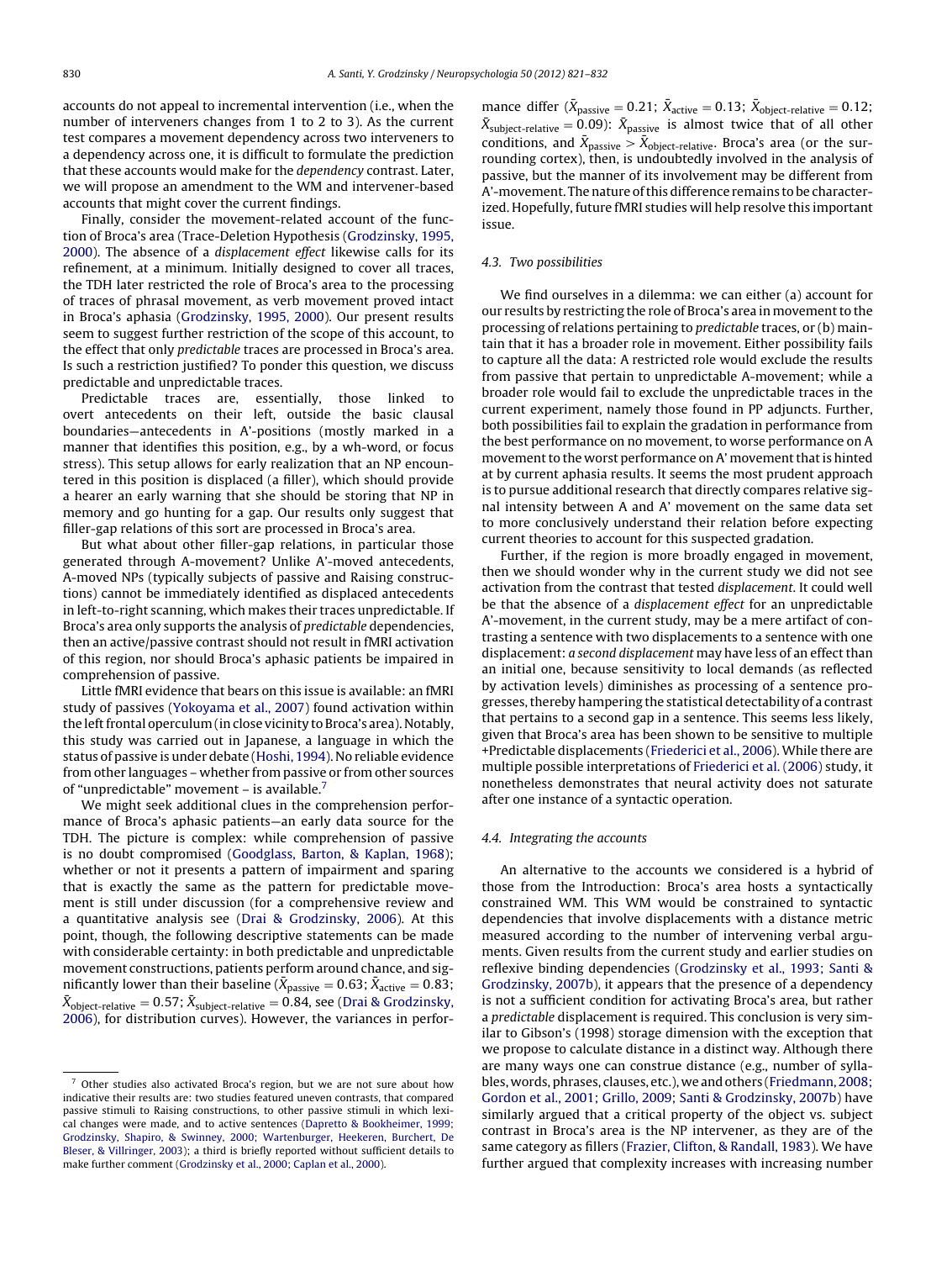<span id="page-10-0"></span>of these intervening NPs [\(Santi](#page-11-0) [&](#page-11-0) [Grodzinsky,](#page-11-0) [2007b\).](#page-11-0) In the current study the object wh-question has an NP/argument intervening between the filler and the gap, whereas the subject wh-question clearly does not, which is consistent with this account. The cases in which NPs and verbal arguments that are made up of complex NPS are distinguishable require further study in establishing the appropriate distance metric (NPs or verbal argument).8 Thus, it seems likely that the contrast between object and subject wh-questions is related to a specialized form of syntactic WM for predicted dependencies with NP/argumentinterveners. Though here we have primarily focused on predicted displacements, it would be interesting to test further implications of such an account, such as predictable relations between a triadic predicate and its arguments.

There is some indication that this account may generalize to other predictable dependencies than displacement. Studies that modulate the distance of subject-verb agreement have found Broca's area sensitive to this distance (in NPs) as well [\(Makuuchi](#page-11-0) et [al.,](#page-11-0) [2009;](#page-11-0) [Santi](#page-11-0) [&](#page-11-0) [Grodzinsky,](#page-11-0) [2010\).](#page-11-0) However, the situation is complicated by the fact that there is some indirect evidence that A' dependencies rely to some degree on distinct anatomy within Broca's area than A dependencies [\(Santi](#page-11-0) [&](#page-11-0) [Grodzinsky,](#page-11-0) [2010\).](#page-11-0) A direct test of these two dependencies is still required.

### 4.5. Other brain regions

In addition to the main result within Broca's area across the conjunction analyses, the minimal contrasts demonstrated clusters of activation. The minimal contrast investigating displacement activated the left anterior temporal lobe, which is consistent with previous studies that has found this area activated by syntax ([Humphries,](#page-11-0) [Love,](#page-11-0) [Swinney,](#page-11-0) [&](#page-11-0) [Hickok,](#page-11-0) [2005;](#page-11-0) [Noppeney](#page-11-0) [&](#page-11-0) [Price,](#page-11-0) [2004;](#page-11-0) [Rogalsky](#page-11-0) [&](#page-11-0) [Hickok,](#page-11-0) [2009;](#page-11-0) [Stowe](#page-11-0) et [al.,](#page-11-0) [1999\).](#page-11-0) The predictability minimal contrast also activated a very similar region, although the activation spread more superiorly. One of the minimal contrasts [pro-who] investigating the dependency effect activated the left ventral precentral gyrus, which has been activated by a variety of additional neuroimaging experiments of sentence comprehension that put a load on WM (Ben-Shachar et al., 2004; Fiebach et al., 2005; Friederici,Meyer, & von Cramon, 2000). The minimal contrast of predictability [who-whs] activated a variety of additional regions from Broca's area, including the left STG, left vPCS, right PHG, and right temporal regions. Many of these regions have been previously activated by displacement (Ben-Shachar et al., 2003, 2004; Fiebach et al., 2005; Just et al., 1996) and the others have been activated by dependency distance (right PHG; [Santi](#page-11-0) [&](#page-11-0) [Grodzinsky,](#page-11-0) [2007b\).](#page-11-0)

The results from the minimal contrasts demonstrate that the absence of activation in Broca's area in the more conservative conjunction analyses, other than for Predictability, was not due to a weak effect that simply got washed out. Each of the minimal contrasts generated activation clusters, but none were located in Broca's area. The distinction between the novel contrasts (Dependency, Displacement) and the Predictability contrast in Broca's area provides a novel angle in uncovering the functional role of this region. Important insight into the particular aspects of sentence processing that this region is sensitive to is critical to advancing our understanding of the linguistic selectivity of this region and ultimately the computations undertaken. Critically, the results from this study, in addition to others, have shown that the critical sentence comprehension process in Broca's area, if tied to WM storage, is not general. This process demonstrates specificity to predicted

<sup>8</sup> The distinction between complex verbal arguments and NPs is captured by the following sentence "The brother of John kicked Mary". The complex NP "The brother of John" is the subject (i.e., one argument of the verb), and is composed of two NPs (the brother and John).

displacements with a distance metric respecting the number of intervening verbal arguments or NPs.

### **Acknowledgments**

This work was supported by NIH (grant #000494), SSHRC (standard grant #410-2009-0431), and Canada Research Chairs Canada Research Chairs, Natural Sciences and Engineering Research Council. The authors would like to thank Jon Nissenbaum, Isabelle Deschamps, and Katie Clark for their thoughtful comments and assistance during stimuli construction.

### **Appendix A. Supplementary data**

Supplementary data associated with this article can be found, in the online version, at [doi:10.1016/j.neuropsychologia.2012.01.017.](http://dx.doi.org/10.1016/j.neuropsychologia.2012.01.017)

### **References**

- Amunts, K., Lenzen, M., Friederici, A. D., Schleicher, A., Morosan, P., Palomero-Gallagher, N., et al. (2010). Broca's region: Novel organizational principles and multiple receptor mapping. PLOS Biology, 8(9), 1–16.
- Amunts, K., Schleicher, A., Börgel, U., Mohlberg, H., Uylings, H. B. M., & Zilles, K. (1999). Broca's region revisited: Cytoarchitecture and intersubject variability. Journal of Comparative Neurology, 412(2), 319–341.
- Ansell, B. J., & Flowers, C. R. (1982). Aphasic adults' use of heuristic and structural linguistic cues for sentence analysis. Brain and Language, 16(1), 61–72.
- Avrutin, S. (2006). Weak syntax. In Y. Grodzinsky, & K. Amunts (Eds.), Broca's region (pp. 49–62). New York: Oxford University Press.
- Belin, P., Zatorre, R., Hoge, R., Evans, A. C., & Pike, B. (1999). Event-related fMRI of the auditory cortex. NeuroImage, 10(4), 417–429.
- Ben-Shachar, M., Hendler, T., Kahn, I., Ben-Bashat, D., & Grodzinsky, Y. (2003). The neural reality of syntactic transformations: Evidence from functional magnetic resonance imaging. Psychological Science, 14(5), 433–440.
- Ben-Shachar, M., Palti, D., & Grodzinsky, Y. (2004). Neural correlates of syntactic movement: Converging evidence from two fMRI experiments. NeuroImage, 21(4), 1320–1336.
- Bornkessel, I., Zysset, S., Friederici, A., Von Cramon, D. Y., & Schlesewsky, M. (2005). Who did what to whom? The neural basis of argument hierarchies during language comprehension. Neuroimage, 26(1), 221–233.
- Caplan, D., Alpert, N., & Waters, G. (1999). PET studies of syntactic processing with auditory sentence presentation. NeuroImage, 9(3), 343–351.
- Caplan, D., Alpert, N., Waters, G., & Olivieri, A. (2000). Activation of Broca's area by syntactic processing under conditions of concurrent articulation. Human Brain Mapping, 9(2), 65–71.
- Caplan, D., & Futter, C. (1986). Assignment of thematic roles to nouns in sentence comprehension by an agrammatic patient. Brain and Language, 27(1), 117–134.
- Caplan, D., Vijayan, S., Kuperberg, G., West, C., Waters, G., Greve, D., et al. (2002). Vascular responses to syntactic processing: Event-related fMRI study of relative clauses. Human Brain Mapping, 15(1), 26–38.
- Caplan, D., & Waters, G. S. (1999). Verbal working memory and sentence comprehension. Behavioral and Brain Sciences, 22(1), 77–126.
- Caramazza, A., & Zurif, E. (1976). Dissociation of Algorithmic and heuristic processes in language comprehension evidence from aphasia. Brain and Language, 3(4), 572–582.
- Chomsky, N. (1977). On wh-movement. In P. Culicover, T. Wasow, & A. Akmajian (Eds.), Formal syntax. Academic Press: New York.
- Cooke, A., Zurif, E. B., DeVita, C., Alsop, D., Koenig, P., Detre, J., et al. (2001). Neural basis for sentence comprehension: Grammatical and short-term memory components. Human Brain Mapping, 15(2), 80–94.
- Dapretto, M., & Bookheimer, S. Y. (1999). Form and content: Dissociating syntax and semantics in sentence comprehension. Neuron, 24(2), 427–432.
- Dehaene-Lambertz, G., Dehaene, S., Anton, J.-L., Campagne, A., Ciuciu, P., Dehaene, G., et al. (2006). Functional segregation of cortical language areas by sentence repetition. Human Brain Mapping, 27(5), 360–371.
- Doron, E. (1982). On the syntax and semantics of resumptive pronouns. Texas Linguistics Forum, 19, 1–48.
- Drai, D., & Grodzinsky, Y. (2006). A new empirical angle on the variability debate: Quantitative neurosyntactic analyses of a large data set from Broca's Aphasia. Brain and Language, 96(2), 117–128.
- Eickhoff, S. B., Paus, T., Caspers, S., Grosbras, M., Evans, A. C., Zilles, K., et al. (2007). Assignment of functional activations to probabilistic cytoarchitectonic areas revisited. NeuroImage, 36, 511–521.
- Engdahl, E. (1983). Parasitic gaps. In Linguistics and philosophy (pp. 35–45). Dordrecht, Holland and Boston, USA: D. Reidel.
- Fiebach, C. J., Schlesewsky, M., Lohmann, G., von Cramon, D. Y., & Friederici, A. D. (2005). Revisiting the role of Broca's area in sentence processing: Syntactic integration versus syntactic working memory. Human Brain Mapping, 24(2), 79–91.